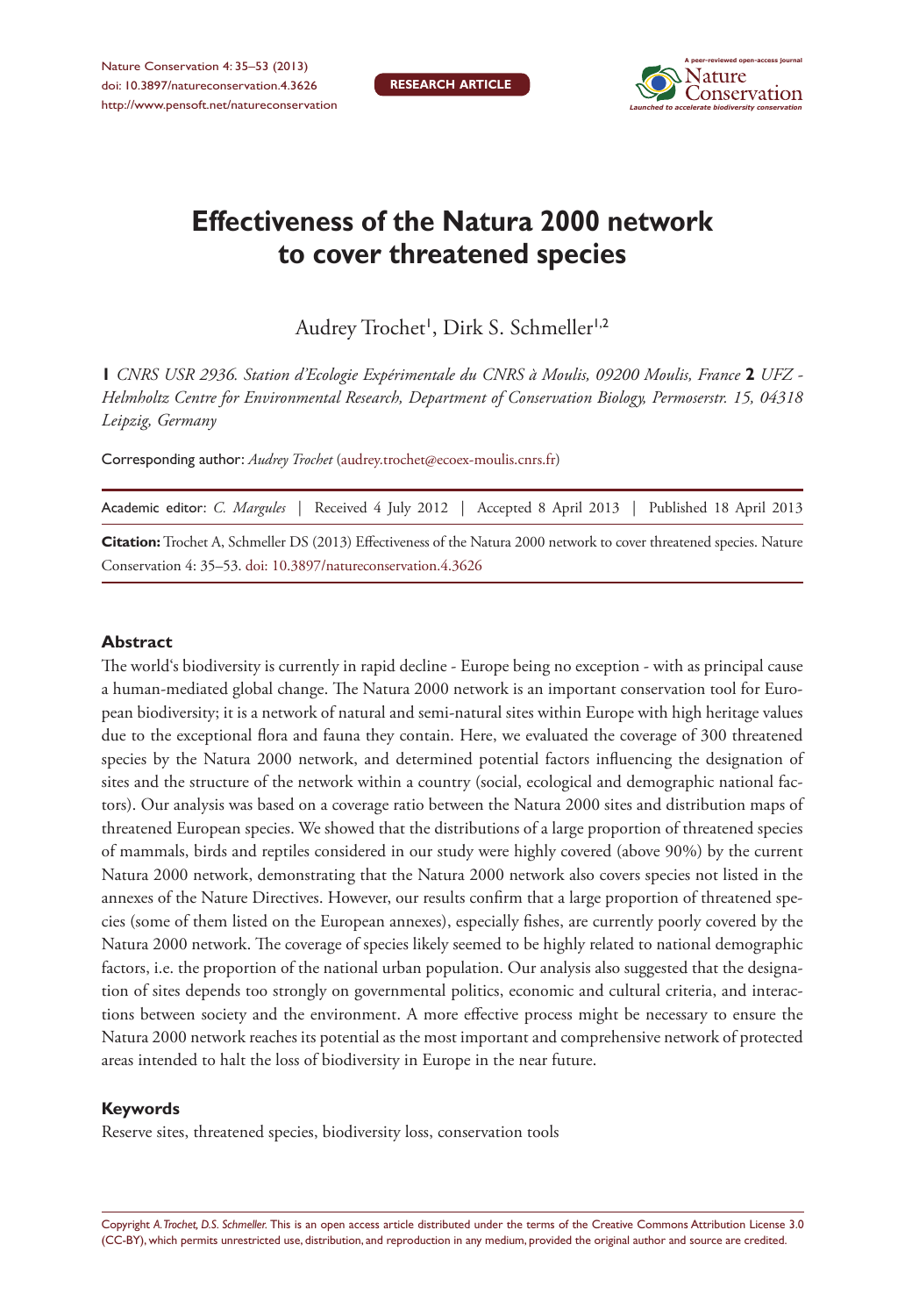## **Introduction**

The world's biodiversity is currently in rapid decline. In recent decades, this trend has accelerated globally, Europe being no exception. The international community reacted by adopting the Rio de Janeiro Convention on Biological Diversity (CBD) in 1992 (Balmford et al. 2005; Vié et al. 2008), which the European Community ratified in 1993. The CBD recommends that strategies that aim to ensure the conservation and sustainable use of biodiversity by anticipating and preventing significant reduction in or loss of biodiversity (for Europe see DG Environment 2002) need to be adopted. In response to the CBD, Europe established a network of protected sites called Natura 2000. The Natura 2000 network is governed by the Directive 79/409/EEC, adopted in April 1979 for the conservation of wild birds (also called "Birds Directive") and the Directive 92/43/EEC, adopted in May 1992 for the conservation of natural habitats, wild fauna and flora (also called "Habitats Directive"). Even if the Natura 2000 network is a European network of natural and semi-natural sites with high heritage values due to the exceptional flora and fauna they contain, the effectiveness of this network still remains unclear (Gruber et al. 2012).

The goal of the Natura 2000 network is to maintain the biological diversity of environments, while taking into account economic, social, cultural and regional logic of sustainable development. Compared to other nature conservation programs (Ramsar ([www.ramsar.org\)](www.ramsar.org) and MedWet [\(www.medwet.org\)](www.medwet.org), the Natura 2000 network can be considered as the main contribution by the European Union (EU) to fulfil the recommendations of the CBD, aiming to establish regional and national systems of protected areas on land (by 2010) and sea (by 2012). Currently, the Natura 2000 network covers almost 18% of the area of the 27 member states (more than 26,000 sites; European Commission 2010), covering all biogeographical regions of Europe, each site with its own characteristic blend of vegetation, climate and geology.

The Natura 2000 network comprises two major site categories, Special Protection Areas (SPAs) and Special Areas for Conservation (SACs). SPAs are sites of conservation value for rare and threatened European bird species designated internationally under the Birds Directive (DG Environment 1979). Special Areas for Conservation (SACs) are sites to protect plants, animals and wildlife habitats of EU importance as designated by the Habitats Directive (DG Environment 1992). For SPAs and SACs, the percentage of national territory designated to the Natura 2000 network ranges from 3% in Ireland to 25.1% in Slovakia and from 6.8% in the United Kingdom to 31.4% in Slovenia respectively (DG Environment 2010; but see also Evans 2005). Both SPAs and SACs can overlap, but differ in their designation processes.

While the designation of SPAs is based on the presence of bird species listed in the annexes of the Birds Directive, including a validation stage of the EU, SACs designation (Habitats Directive) is more complex and involves several stages (Evans 2012). Nationally, Natura 2000 sites are selected on the basis of national lists proposed by the member states. For each biogeographical region, the European Commission adopts a list of Sites of Community Importance (SCI) which then become part of the network.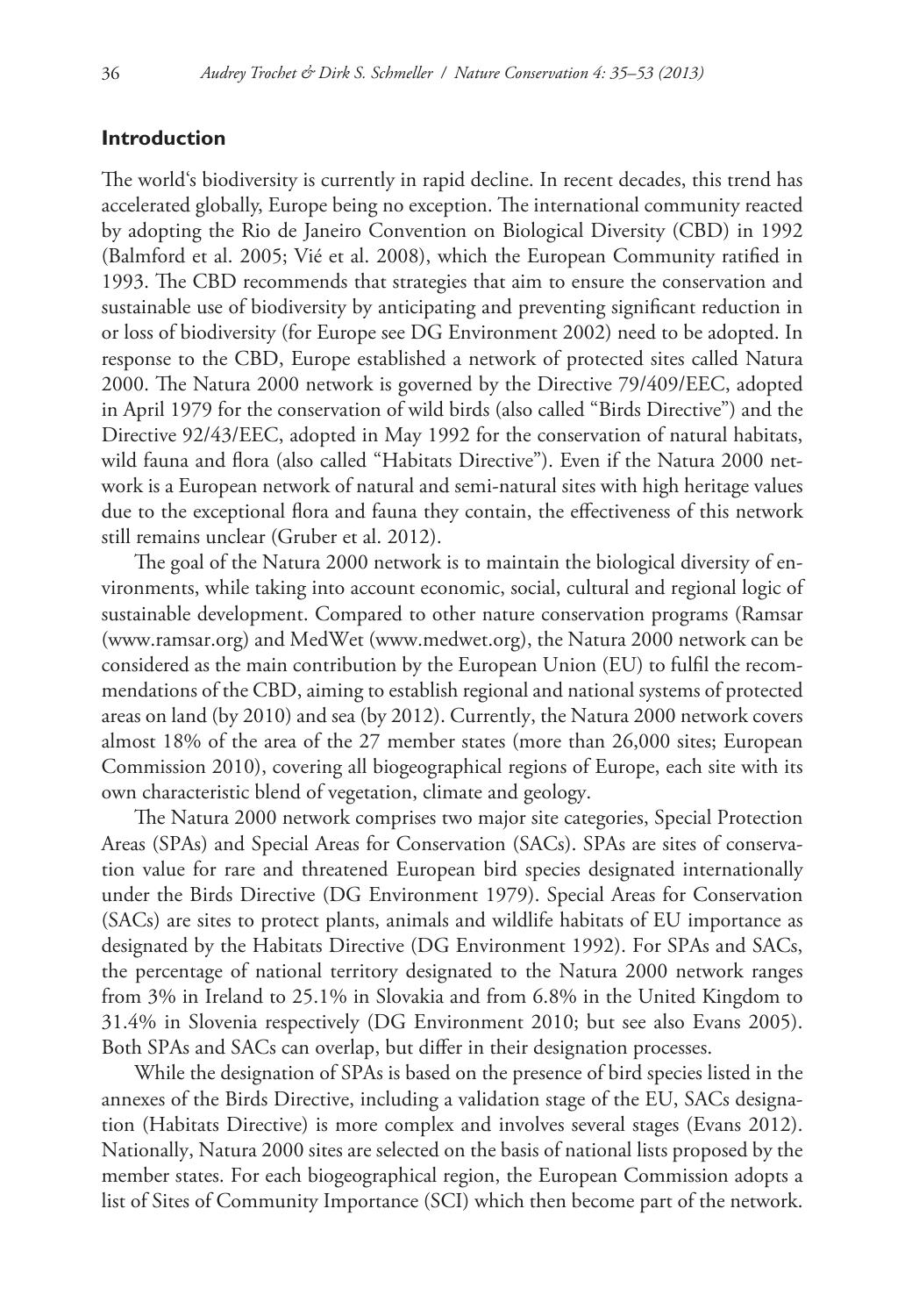Finally, the SCI are designated at the national level as Special Areas of Conservation (SAC) which subsequently undergo implementation measures. Faced to this complex method of establishment, the European Directives did not specify the method of consultation to be followed for reserve site selection. Therefore, management of the Natura 2000 network and the responsibilities of member states remain unclear, and so far have not followed a standardized framework (DG Environment 2002). Procedures have varied considerably between member states according to their administrative system. The detailed work involved is often delegated to various national agencies or, in the case of federal states, to regions. Several studies (Alphandéry and Fortier 2001, Pinton 2001, Mischi 2009) focused on problems in the identification of sites (SACs and SPAs) at the national level (in France), corresponding to the first phase of implementation guidelines. Similar problems, e.g. administrative, scientific (lack of data and tools) and social, were also encountered in other countries (in UK: Ledoux et al. 2000; in Greece: Apostolopoulou and Pantis 2009; in Finland: Björkell 2008, Hiedanpää 2002; in Germany: Stoll-Kleeman 2001a, b; in Ireland: Bryan 2012) and at the European scale (Keulartz 2009; Julien et al. 2000; Jackson 2011). Many environmental diagnoses were questioned, notably for potentially unreliable methods due to insufficient financial and human resources and a lack of data control, which slowed the implementation of new Natura 2000 sites at local level.

Species listed in the annexes of the European Directives depend on the criteria from the European and Member state's scales. Consequently, several species listed in these annexes are not mentioned on the IUCN Red List and vice versa. However, despite not being the primary aim, the Natura 2000 network might help to protect all threatened species. Here, we were interested in the effectiveness of the Natura 2000 network to cover also non-target, but threatened species [IUCN Red List categories: vulnerable (VU), endangered (EN) or critically endangered (CR)]. We were especially interested in the following questions: Are there differences in the coverage related to countries, taxonomic groups or biogeographical regions? Can the differences between countries be explained by national indicators such as population density, gross domestic product, etc.? Because an arbitrary threshold, such as 10 % of the area, is often assumed to assure an efficient protection to a species (Rosati et al. 2008), we also focused our analysis on species with a coverage of less than 10% by the Natura 2000 network.

#### **Methods**

The distribution areas of threatened species as listed on the IUCN Red List were studied within the Natura 2000 network at the national scale, at the scale of biogeographical regions and at the European scale. For abbreviations of each member state from the European Union we followed the two-letter nomenclature established for internet resources (i.e. FR = France, DE = Germany, etc.). Biogeographical regions were abbreviated as follows: Alpine (ALP), Atlantic (ATL), Black Sea (BLA), Boreal (BOR), Continental (CON), Macaronesian (MAC), Mediterranean (MED), Pannonian (PAN), Steppic (STE).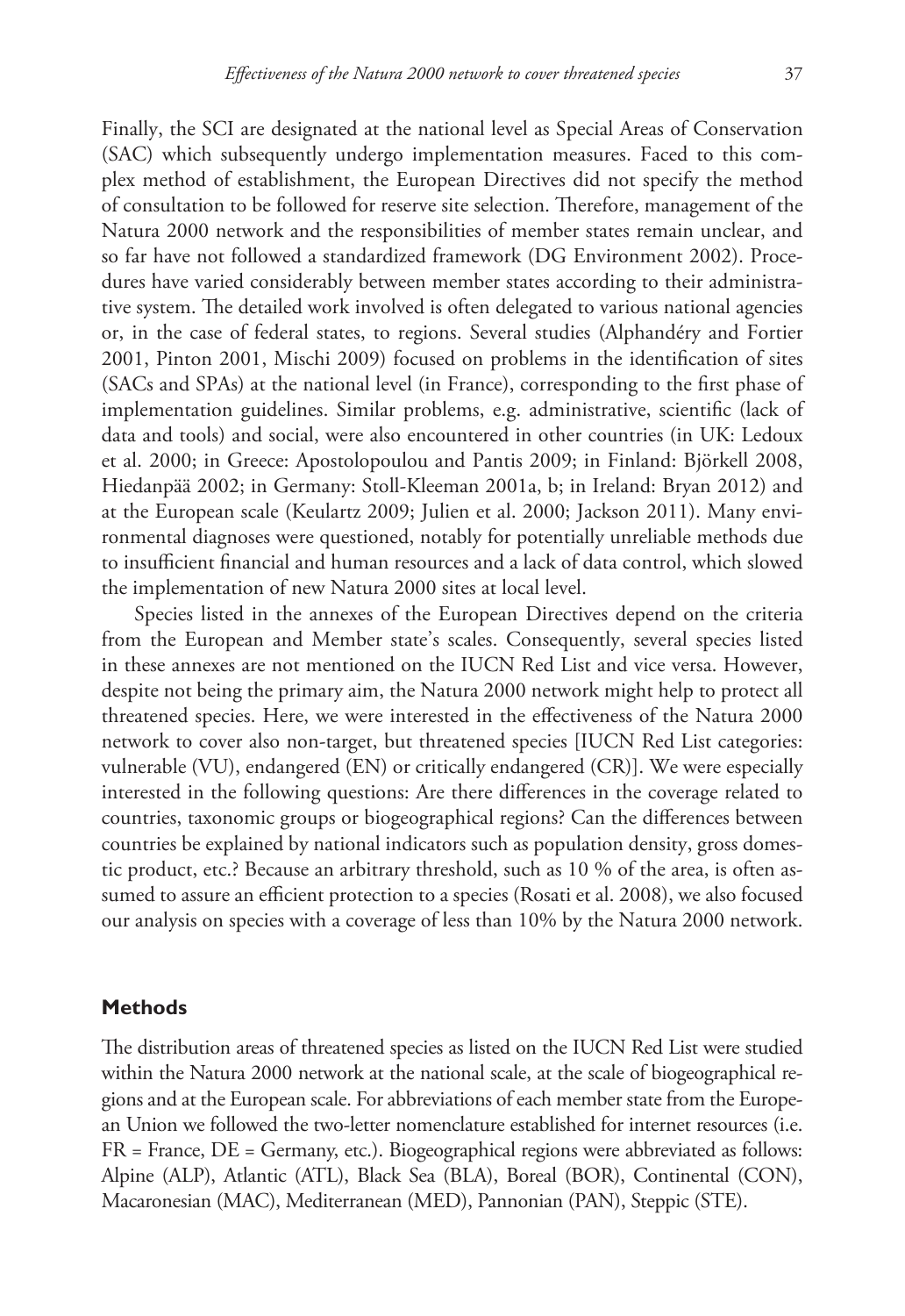## **Data collection**

As marine sites have been implemented very recently, we decided to focus on terrestrial and freshwater Natura 2000 sites. The database from the IUCN Red List (IUCN 2007) was used to obtain a list of all threatened [vulnerable (VU), endangered (EN) or critically endangered (CR)] terrestrial and freshwater plant and animal species in the European Union (see Appendix 1). In total, 707 terrestrial and freshwater species fall into these categories. For our analysis on the representation of threatened species in the Natura 2000 network, we used distribution maps in Image Bitmap format (sources: <http://www.iucnredlist.org>/; EIONET 2009 available on [http://biodiversity.eionet.](http://biodiversity.eionet.europa.eu) [europa.eu](http://biodiversity.eionet.europa.eu)/). We were able to obtain distribution maps in Image Bitmap files for 300 threatened species (amphibians:  $n = 17$ ; birds:  $n = 20$ ; fishes:  $n = 124$ ; insects:  $n = 26$ ; mammals:  $n = 20$ ; molluscs:  $n = 13$ ; plants:  $n = 61$ ; reptiles:  $n = 19$ ). The distribution maps from the IUCN website used numerous information sources and high data quality (IUCN 2007) suggesting that map precision was relatively high. Because distribution maps from spatial data of member state reports (EIONET 2009; ETC/BD 2008) were built using different approaches and data were captured at a variety of resolutions, they were re-projected by the European Topic Centre on Biological Diversity (ETC/ BD) to a standard projection and were harmonised to give range and distribution on a 10 km × 10 km or equivalent grid (ETC/BD 2008). Of these 300 species, 43.6% were VU, 26.7% were EN and 29.7% were CR. More than half (54.8%) were included in the annexes II, III or IV of the Habitats Directive or the Birds Directive. The Natura 2000 network map, the biogeographical regions map and the member states map were available in Image Bitmap format (EEA 2010) through the European Commission.

Among all species, distribution maps are prone to errors. The maps used from the IUCN website  $(n = 145)$  are depending on how a species present in a given site when underlying distributional maps was considered. Indeed, because information of species abundance was not available yet from the distribution maps of the IUCN website, the species present in a given site could be constantly present, or promptly present (for example present during the migration, for reproduction access, or accidently present). These map limitations could be a potential source of bias (Alagador et al. 2011; Araújo 2004). Moreover, the distribution maps (n = 155) from EIONET (2009) have a relatively low resolution (10 km  $\times$  10 km) and are harmonised depending on the resolution of the method used in each member state (ETC/BD 2008). For instance, French Article 17 report maps were built at a very coarse resolution compared to the neighbouring countries. Overall, the currently available data has certain limits, likely introducing a not quantified bias in our analysis.

#### **Data processing**

To estimate the coverage of the Natura 2000 network in regard to the distribution of threatened species in Europe, we used an image processing protocol employing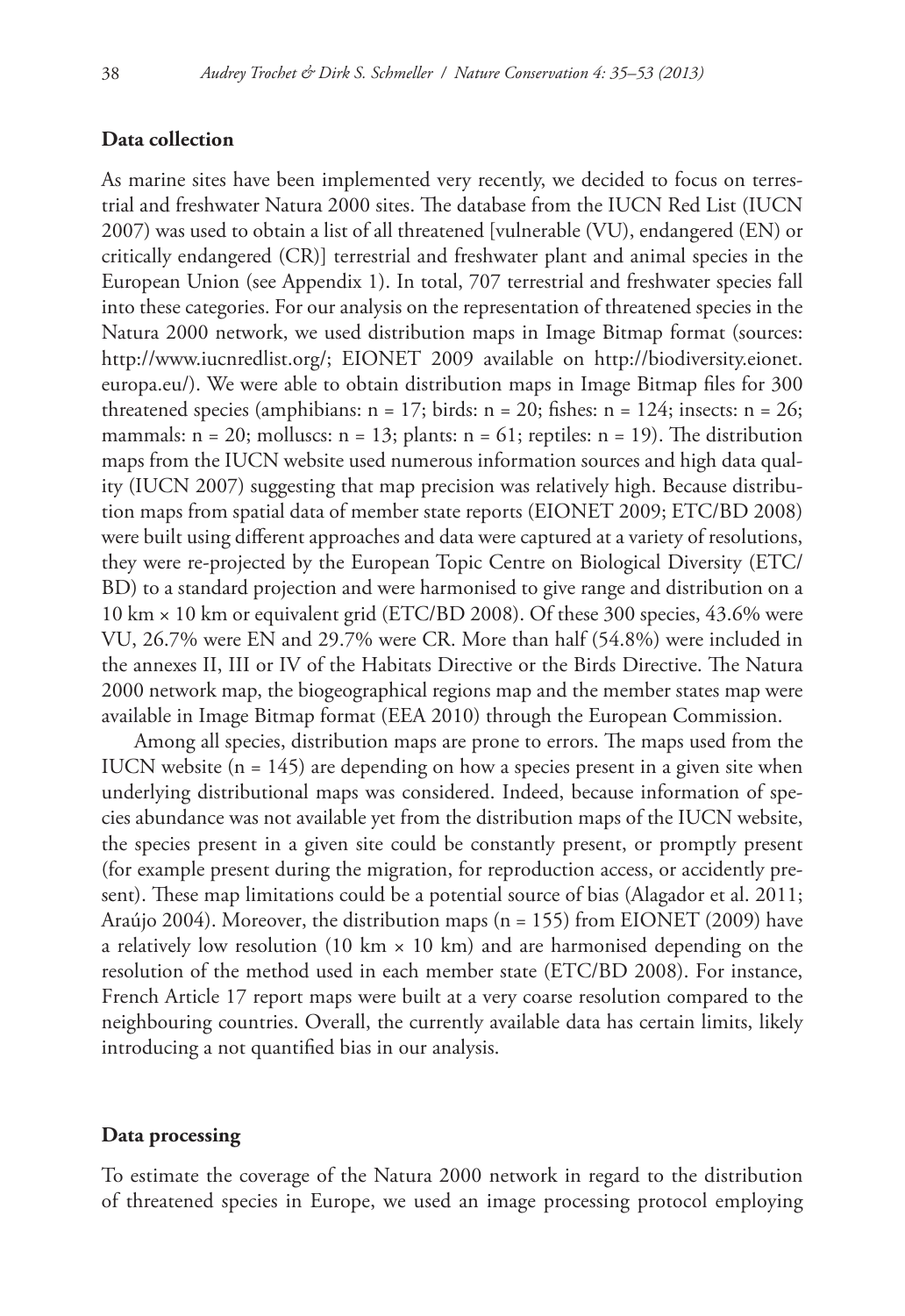ADOBE PHOTOSHOP CS v8.0 (Adobe Systems Incorporated 2003). By overlaying distribution maps of species and Natura 2000 maps, we were able to calculate the ratio at which a species distribution falls within sites of the Natura 2000 network. The first step consisted of overlaying the Natura 2000 network map with a distribution map of a species. When the maps were overlaid, the distribution map of the species was modified in transparency, in order to highlight the Natura 2000 sites covered by the distribution map. Through transparency, several colours were obtained on the screen. For example, we had red pixels for Natura 2000 sites included in the distribution of the given species and grey pixels for the rest of the distribution map (not covered by the Natura 2000 network). Consequently for each coloured area, all pixels were selected and the number of pixels was obtained. Coverage was then obtained as follows: the proportion of the distribution of a given species in the Natura 2000 network within a member state/biogeographical region (number of pixels corresponding to the overlay between the distribution map and the Natura 2000 network map; i.e. the number of red pixels) divided by the distribution of the given species within a member state/biogeographical region (sum of grey and red pixels corresponding to the global distribution map). The cover ratios per species were then obtained 1) per country, 2) per biogeographical region, and 3) at the European scale (by adding the total number of pixels included in the Natura 2000 network divided by the total distribution map pixels). To validate the method using Image Bitmap files, we also obtained cover ratios from GIS data (polygon vector files) for species groups for which such data was available (mammals, birds, reptiles and amphibians). The comparison of the two approaches revealed a non-significant difference (Mann-Whitney test: W  $= 1995.5$ ,  $n = 64$ ,  $P = 0.959$ ).

In order to determine if country and Natura 2000 parameters could explain the coverage of threatened species by a national Natura 2000 network, we calculated the average coverage by country and compared it to seven socio-economic parameters of countries and three Natura 2000 indicators (Table 1; Appendix 1).

## **Statistical analysis**

For each species, coverage could range between 0 and 1, following a Poisson distribution. Therefore, we used a non-parametric Kruskal-Wallis ANOVA to test for differences between different species groups, member states and biogeographical regions. For refinement of the ANOVAs we employed the Tukey's honestly significant difference (HSD) posthoc test to compare member states/biogeographical region where significant differences were found with the ANOVA. We also used a non-parametric ANOVA to test if the surface of biogeographical regions is correlated to the mean coverage, to the number of threatened species present within and to the proportion of Natura 2000 network per region.

We then determined an arbitrary threshold of 10% of coverage to detect threatened species for which the Natura 2000 network has a poor coverage. This threshold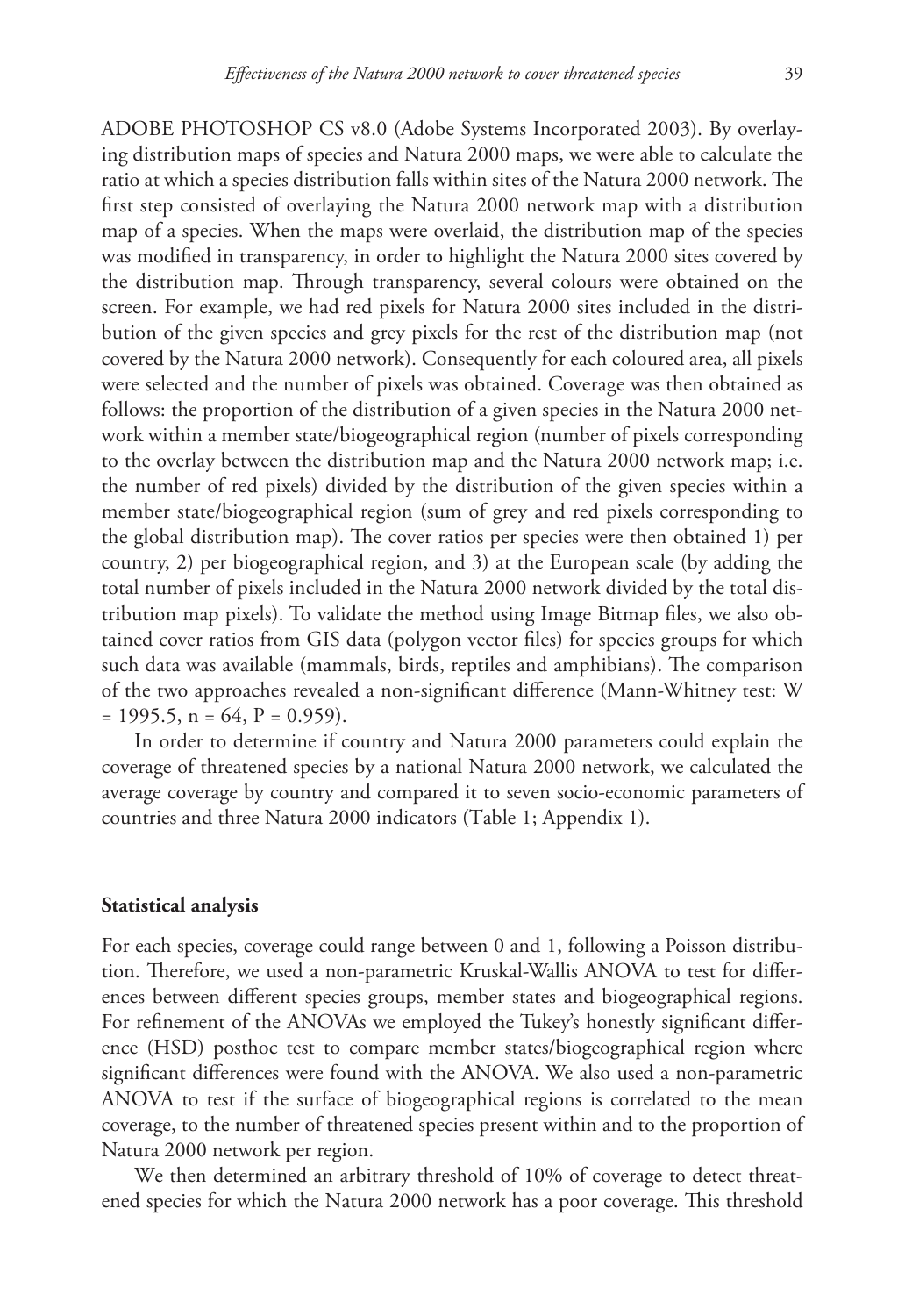| <b>Class</b>                        | Indicator                 | Abbr.           | Definition                                                                                                                                                                            | Unit                        | Ref.           |
|-------------------------------------|---------------------------|-----------------|---------------------------------------------------------------------------------------------------------------------------------------------------------------------------------------|-----------------------------|----------------|
| ic indica-<br>Econom-<br><b>Ors</b> | Gross domestic<br>product | <b>GDP</b>      | market value of all final goods and services<br>made within the borders of a country/year                                                                                             | Million $\epsilon$          | $\overline{I}$ |
| Demographic<br>indicators           | Total population          | TP              | all persons residing in the country                                                                                                                                                   | Inhab.                      | $\mathcal{I}$  |
|                                     | Population density        | PD              | number of individuals per surface units                                                                                                                                               | Inhab./ $km2$               | $\mathcal{I}$  |
|                                     | National surface          | <b>NS</b>       | total surface of a country                                                                                                                                                            | km <sup>2</sup>             | $\mathcal{I}$  |
|                                     | Urban population          | UP              | number of individuals residing in cities<br>compared to the total population                                                                                                          | % of total<br>population    | $\mathcal{I}$  |
| Ecological indica-<br>tors          | Ecological footprint      | FP              | amount of biologically productive land and<br>sea area needed to regenerate the resources a<br>human population consumes and to absorb<br>and render harmless the corresponding waste | ha/person                   | $\overline{2}$ |
|                                     | $CO$ , consumption        | CO <sub>2</sub> | weighted emissions of greenhouse gas emis-<br>sions                                                                                                                                   | Million<br>tonnes of<br>CO, | $\overline{I}$ |
| Natura2000<br>indicators            | Number of sites           | NS.             | Number of Natura2000 sites                                                                                                                                                            | Number of<br>sites          | 3              |
|                                     | Total area of sites       | <b>TA</b>       | Total area of all Natura2000 sites                                                                                                                                                    | km <sup>2</sup>             | 3              |
|                                     | Natura2000 surface        | %size           | National network surface compared to total<br>national surface                                                                                                                        | % of total<br>surface       | 3              |

**Table 1.** Details of all national indicators used with definition, abbreviations and units. Abbr. = abbreviation.

References: 1: UNDP (2006); 2: EEA (2008); 3: DG ENVIRONMENT (2010).

of 10% is assumed to be the minimum of coverage to assure an efficient protection to a given species (Rosati et al. 2008). Under this threshold, the representation of the species may be defined as an under-protection ("total gap", see Rosati et al. 2008). But we can suggest that an effective coverage ratio (sufficient for a good protection) for a small insect may be low in areas with high densities, whereas we could imagine that a similar ratio should be not sufficient for mammal or bird species. Hence, the arbitrary threshold of 10% determined in this study was not used to highlight threatened species not correctly protected by the network, but only used to see how the Natura 2000 network overlaid the distribution of threatened species at the European scale. In parallel to a low coverage of the network (10% or less), we also detected high coverage using a threshold of 90%.

We used linear models to analyse the extent country and Natura 2000 indicators (Table 1) explain the variation in coverage of threatened species by Natura 2000 (dependent variable 'coverage') per country (average of coverage ratios from all species living within the country) and the number of species with a coverage of less than 10% (dependent variable 'Nspecies<10%') using a Gaussian distribution and an identity link function. Because fishes were numerous in our database and poorly covered by the Natura 2000 network, we also conducted the same analysis only with these species to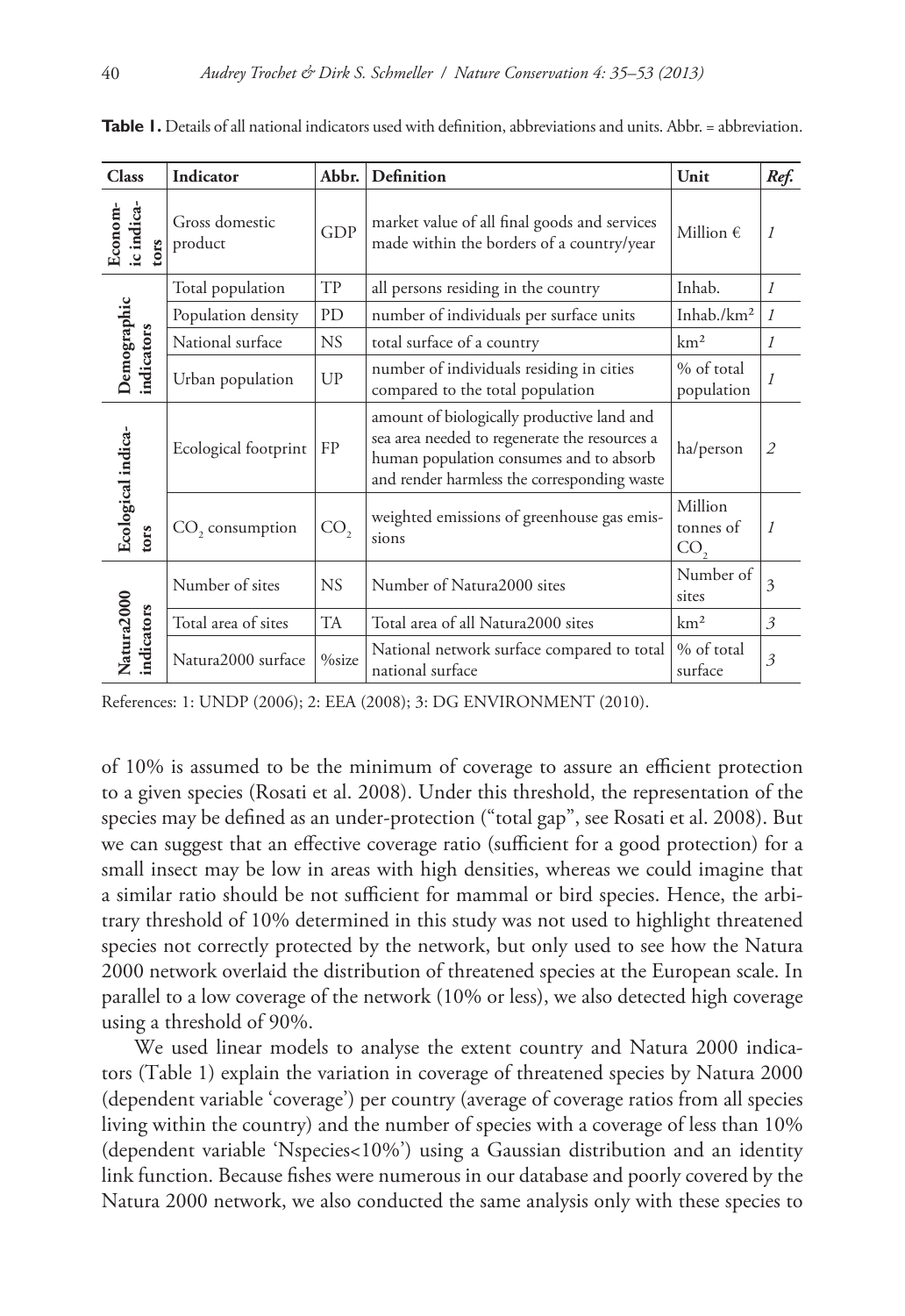see if the national indicators could explain their specific coverage. Data were not available for Cyprus and Luxembourg, which were therefore excluded from this analysis. The best model among all possible sub-models was then selected using the corrected Akaike's information criterion (AICc =  $2 *$  [model performance log-likelihood + number of parameters estimated]): models explaining the most variation with the fewest predictors have the lowest AICc and were considered the 'best models'. With a selection by AIC, one best model can be selected (if the difference of their respective AICc is < 2; Anderson et al. 1994). All statistical analyses were performed with the software R

(R Development Core Team 2008).

## **Results**

#### **European scale**

The global mean ratio of threatened species coverage was  $0.359 \pm 0.255$  (mean  $\pm$  SD; median = 0.304). Depending on the taxonomic group, the global mean ratio varied from  $0.292 \pm 0.159$  in insects (median = 0.261) to  $0.452 \pm 0.239$  in reptiles (median = 0.412; see Fig. 1) but differences between taxonomic groups were statistically not significant ( $F_{8,294}$ = 0.936, P = 0.487). For only 6.6% (n = 20) of the analysed species, 90% of their distribution was covered by the Natura 2000 network. While 12% (n = 36) of the analysed species had only 10% of their distribution covered. The taxonomic group the least covered by Natura 2000 were fishes [22 (17.8%) threatened fish species]. Seven of these fish species are currently listed in the annexes of the Habitats Directive. In birds, only one species had a coverage of less than 10% in the Natura 2000 network. Overall, 42% (15 out of 36 species) of threatened species with a low coverage and 30% (6 out of 20 species) of threatened species with a high coverage by Natura 2000 were listed on the annexes I, II or V of the European Directives (see Appendix 1). However, comparing the coverage of threatened species listed by the European Natura Directives  $(0.339 \pm 0.210)$  with the coverage of threatened species from the IUCN Red List  $(0.359 \pm 0.255)$  did not reveal a significant difference  $(F<sub>1,299</sub> = 2.512, P = 0.114).$ 

#### **Biogeographical regions scale**

The mean coverage across biogeographical regions was  $0.352 \pm 0.244$ . We did not detect any difference in the coverage at the taxonomic group level ( $F_{8,483}$  = 1.601, P = 0.122; Fig. 2a) in regard to the biogeographical regions, but found a significant difference at the species level ( $F_{8,483}$  = 7.01, P < 0.001). Threatened species were best covered in the Black Sea  $(0.587 \pm 0.300)$ ; median = 0.602), compared to the mean coverage of the Continenal  $(0.271 \pm 0.203$ ; median = 0.244), Atlantic  $(0.282 \pm 0.269)$ ; median  $= 0.194$ ), Boreal (0.191  $\pm$  0.156; median  $= 0.146$ ), Mediterranean (0.354  $\pm$  0.254;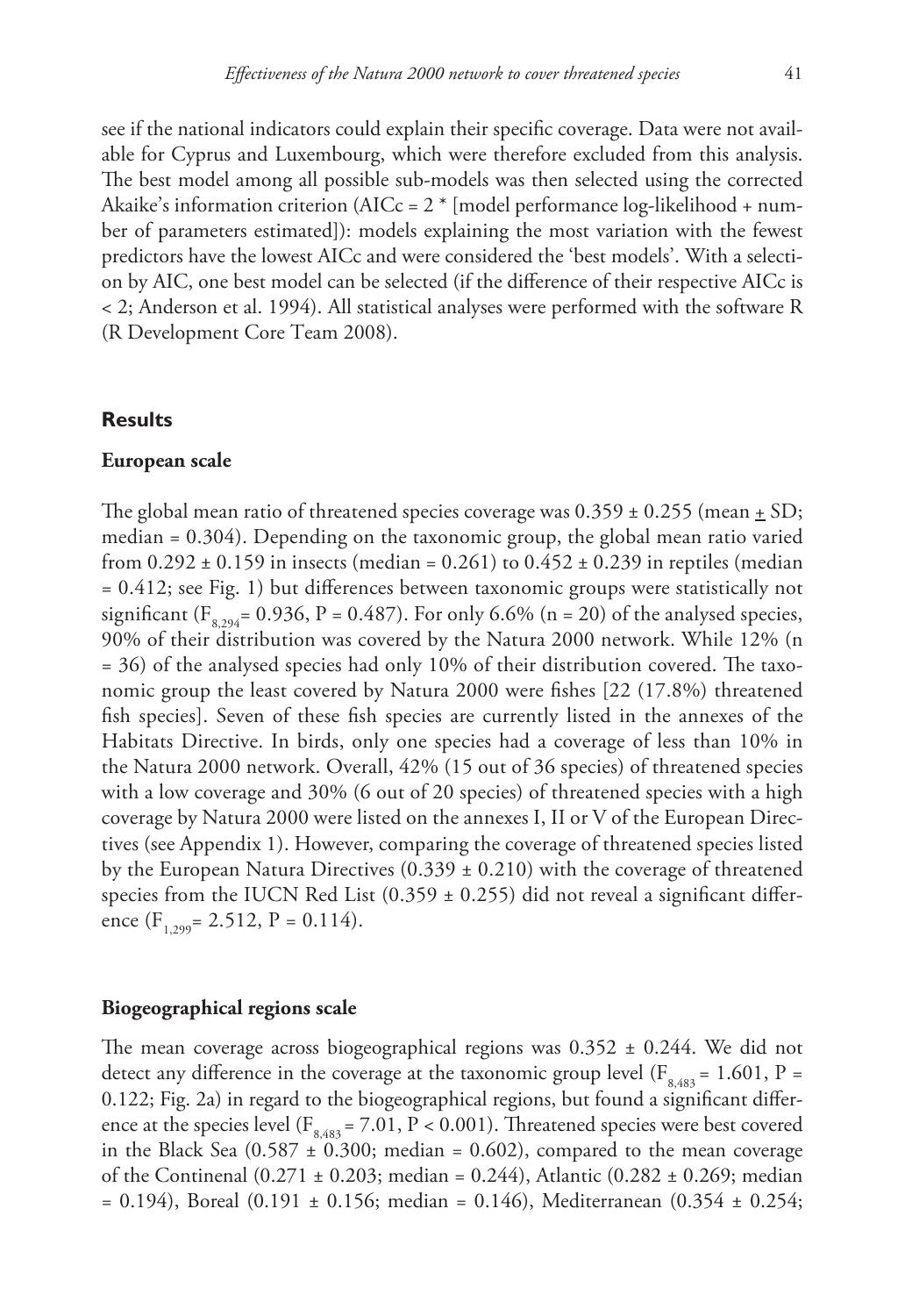

**Figure 1.** The average Natura2000 coverage of threatened species by taxonomic group.

median =  $0.279$ ) and Pannonian  $(0.287 \pm 0.106)$ ; median =  $0.270$ ) regions (all Tukey's HSD tests: P < 0.001). Threatened species were also well covered in the Alpine region  $(0.451 \pm 0.210; \text{ median} = 0.409)$ , compared to the mean coverage of the Atlantic (Tukey's HSD test:  $P = 0.004$ ), Boreal (Tukey's HSD test:  $P = 0.004$ ) and Continental (Tukey's HSD test: P < 0.001) regions. We found a poor coverage of threatened species in the Atlantic (17 out of 54 species =  $31.5\%$ ), Boreal (26.7%) and Continental regions (14.7%; Fig. 2b and 2c).

We did not find a size effect between the mean coverage and the surface of biogeographical regions ( $F_{17}$  = 2.036, P = 0.197). We also did not find a relationship between the surface of biogeographical regions and the number of threatened species present within ( $F_{1,7}$  = 2.41, P = 0.164), whereas we found a correlation between the surface of biogeographical regions and the proportion of the Natura 2000 network per region  $(F_{17} = 6.06, P = 0.043).$ 

#### **Member states scale**

The mean coverage across countries was  $0.323 \pm 0.225$  (median = 0.282). Our comparison of the coverage of threatened species by a country's Natura 2000 sites revealed significant differences at the taxonomic group level ( $F_{8,583}$  = 2.929, P = 0.003). Insects appeared to be much less covered by the national Natura 2000 networks (0.242 ± 0.169) compared to reptiles  $(0.435 \pm 0.229)$ ; Tukey's HSD test: P = 0.034) and plants  $(0.388 \pm 0.29;$  Tukey's HSD test:  $P = 0.057$ ).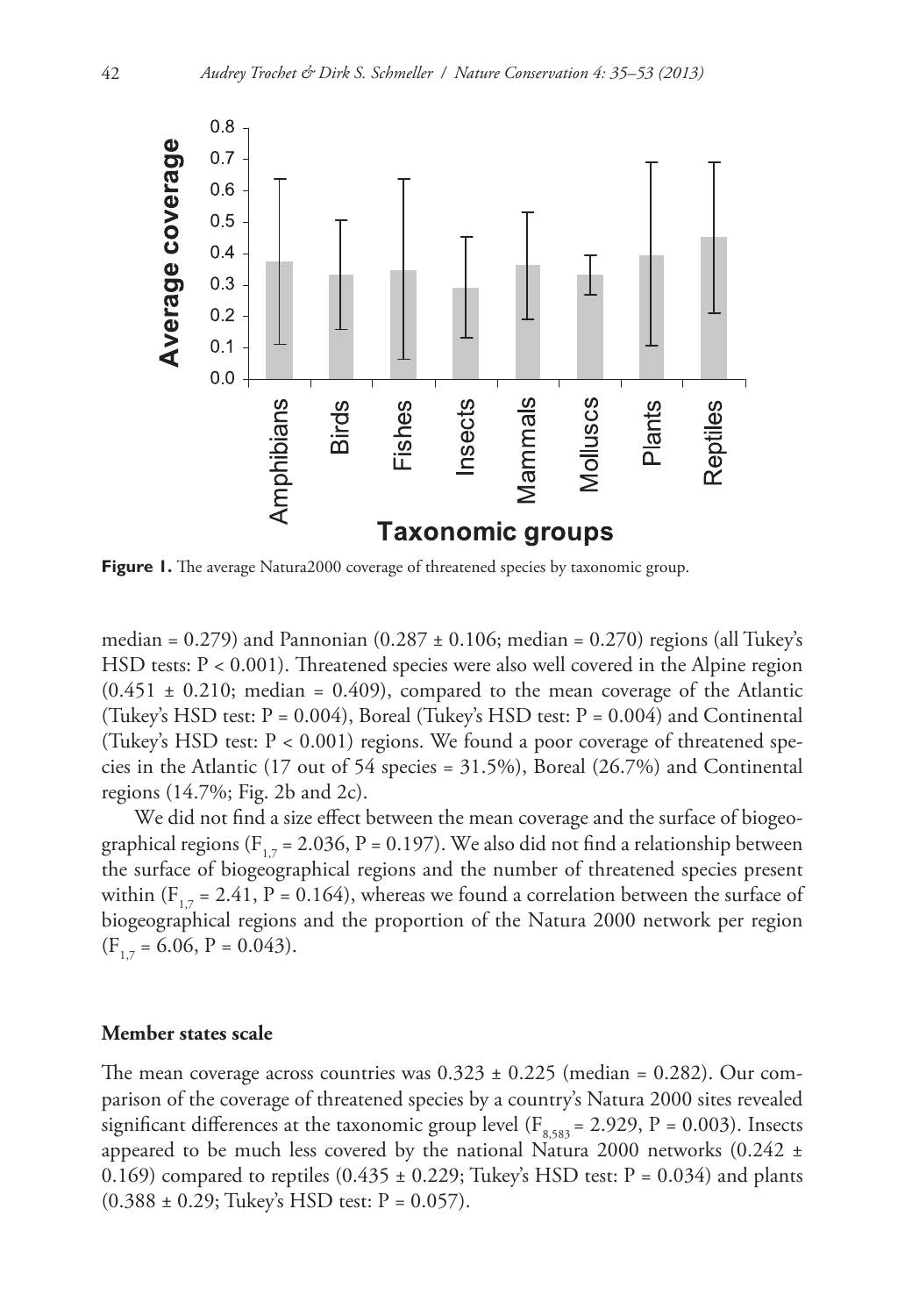

Figure 2. a Difference between the Natura2000 coverage per species group and the mean coverage by biogeographical region (when positive, the coverage of the groups is better than the mean coverage of a region) **b** mean coverage by biogeographical region and **c** relative frequency of threatened species with a coverage below 10% by biogeographical regions. The number on top of the bars indicates the total number of threatened species studied per biogeographical region. The Pannonian region has no species falling in this category.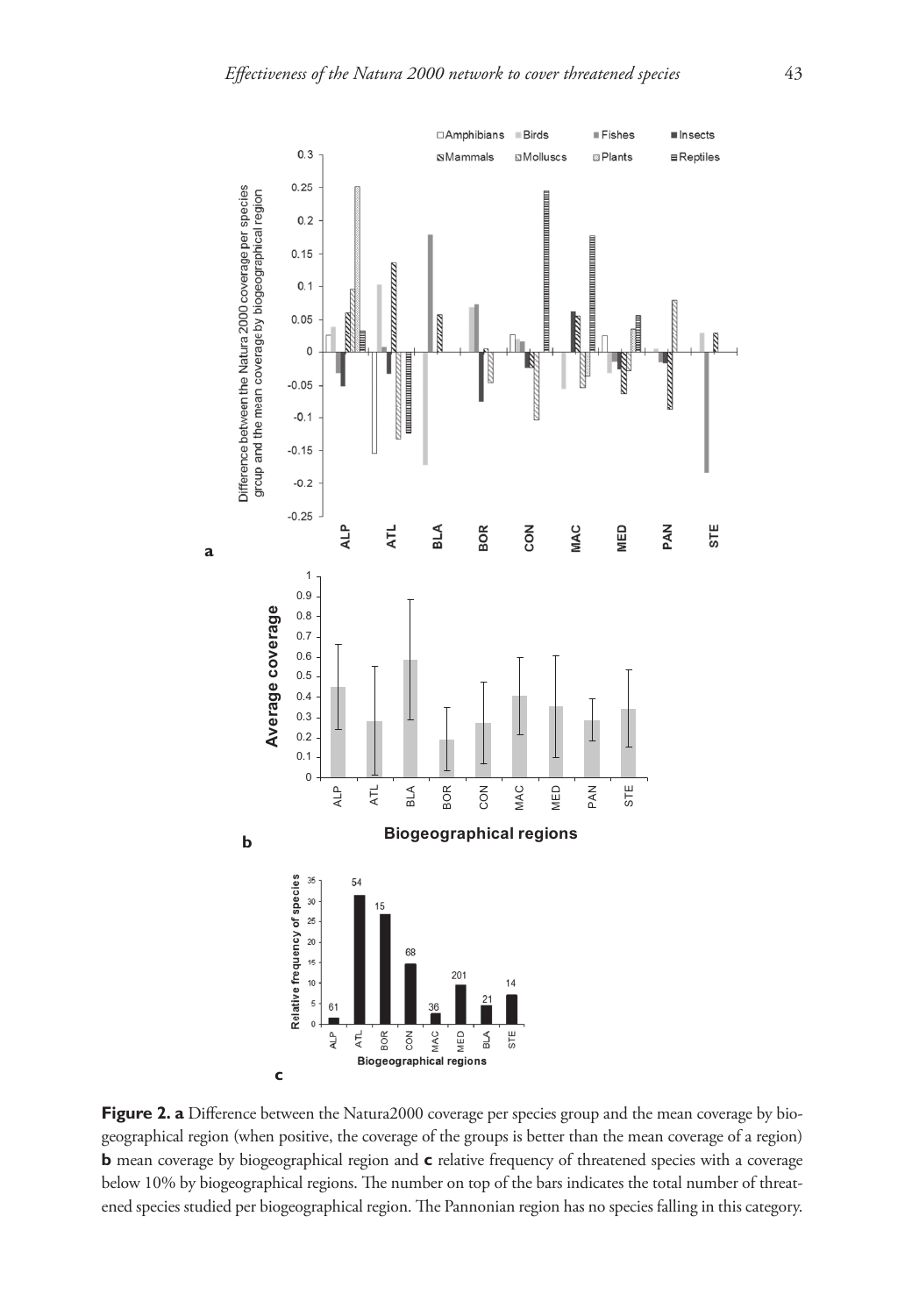

**Figure 3. a** Difference between ratio per species group and mean ratio by Member State (when positive, the coverage of the groups is better than the mean coverage of a country) **b** mean coverage of threatened species and c relative frequency of threatened species with a coverage below 10% by Member State. The number on top of each bar represents the total number of studied threatened species by Member State. The Natura 2000 network from non represented countries had no threatened species with a coverage of less than 10%.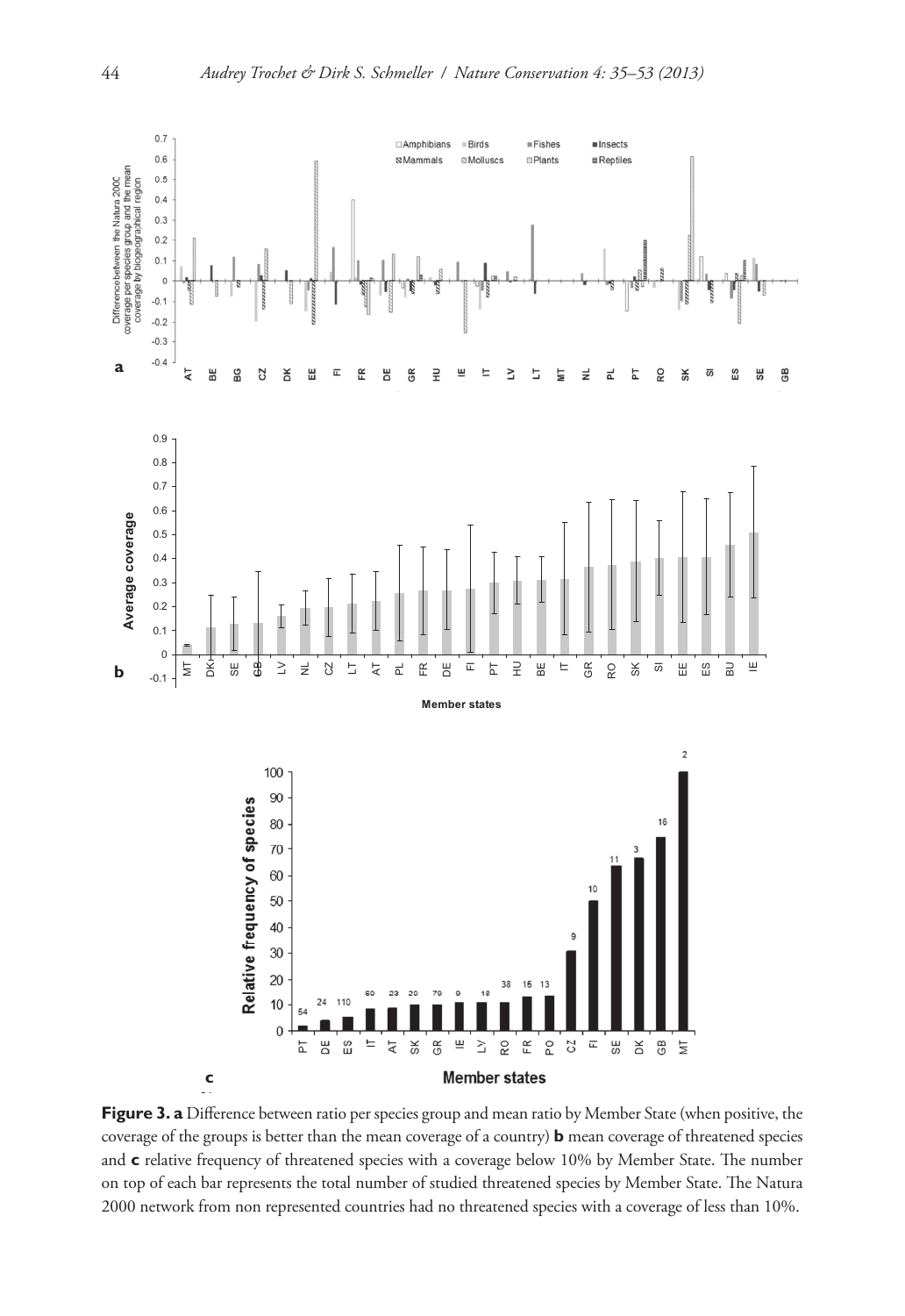Across species groups, the average coverage of threatened species by country showed significant differences ( $F_{24,567} = 3.9596$ ,  $P < 0.001$ ). Notably, the United Kingdom  $(0.131 \pm 0.218)$ ; median = 0.031) and Sweden  $(0.127 \pm 0.113)$ ; median = 0.072) had a low coverage compared to the mean across countries, while Spain (0.407  $\pm$ 0.244; median = 0.333; Tukey's HSD tests:  $P < 0.001$ ) and Bulgaria (0.457  $\pm$  0.218; median =  $0.402$ ; Tukey's HSD tests:  $P < 0.001$  and  $P = 0.014$  respectively) generally showed a high coverage of threatened species. In the United Kingdom, 11 of 16 threatened species, all of them fish species and three listed on the annex II of the Habitats Directive, have less than 10% of their distribution covered by the Natura 2000 network (Fig. 3c). The Greek Natura 2000 sites cover 8 of 79 threatened species (1 amphibian, 7 fishes) with less than 10% (i.e. low coverage), while two of these species (2 fish species) are listed on the annex II of the Habitat Directive (Fig. 3c). In Spain only 5% of threatened species had a coverage of their distributions of less than 10% by the Natura 2000 network.

## **Relationship between coverage and national indicators**

The best model explaining the mean national coverage of threatened species (dependent variable 'coverage') consisted of the variable population density (PD) and the national network surface compared to total national surface (%size; F<sub>222</sub> = 13.12; P < 0.001; AICc = -46.7160; Table 2, Table 3 and Appendix 2). The variable %size had a higher explanatory power ( $t_{22} = 3.924$ ; P < 0.001) than PD ( $t_{22} = -2.334$ ; P = 0.029). Another model explaining the mean national coverage of threatened species included the percentage of national urban population (UP) and % size ( $F_{2,22} = 11.75$ ; P < 0.001; AICc = -45.2501; Table 2 and Table 3).

The best model explaining the mean national coverage of species with a low coverage (dependent variable 'Nspecies<10%') included the national network surface compared to total national surface (%size), the gross domestic product (GDP) and the weighted emissions of greenhouse gas emissions (CO<sub>2</sub>; F<sub>1,13</sub> = 13.92; P < 0.001; AICc = -99.3453). The mean national coverage of species with a low coverage was negatively correlated to CO<sub>2</sub> (t<sub>13</sub> = -3.901; P = 0.002) and positively correlated to %size ( $t_{13}$  = 3.268; P = 0.006) and GDP ( $t_{13}$  = 2.452; P = 0.029). Another good model explaining the mean national coverage of species with a low coverage included TP (total population) instead of GDP ( $F_{3,13} = 12.7$ ; P < 0.001; AICc = -98.1737; Table 2 and Table 3).

With only fish species and after model selection, 6 different models were retained. Within these 6 models, the percent of total Natura 2000 surface (%size), the population density (PD) and the percent of urban population (UP) have a significant effect on the coverage. As the retained explicative predictors were the same than in the global model (with all species) demonstrating a similar analysis, we did not show this specific result.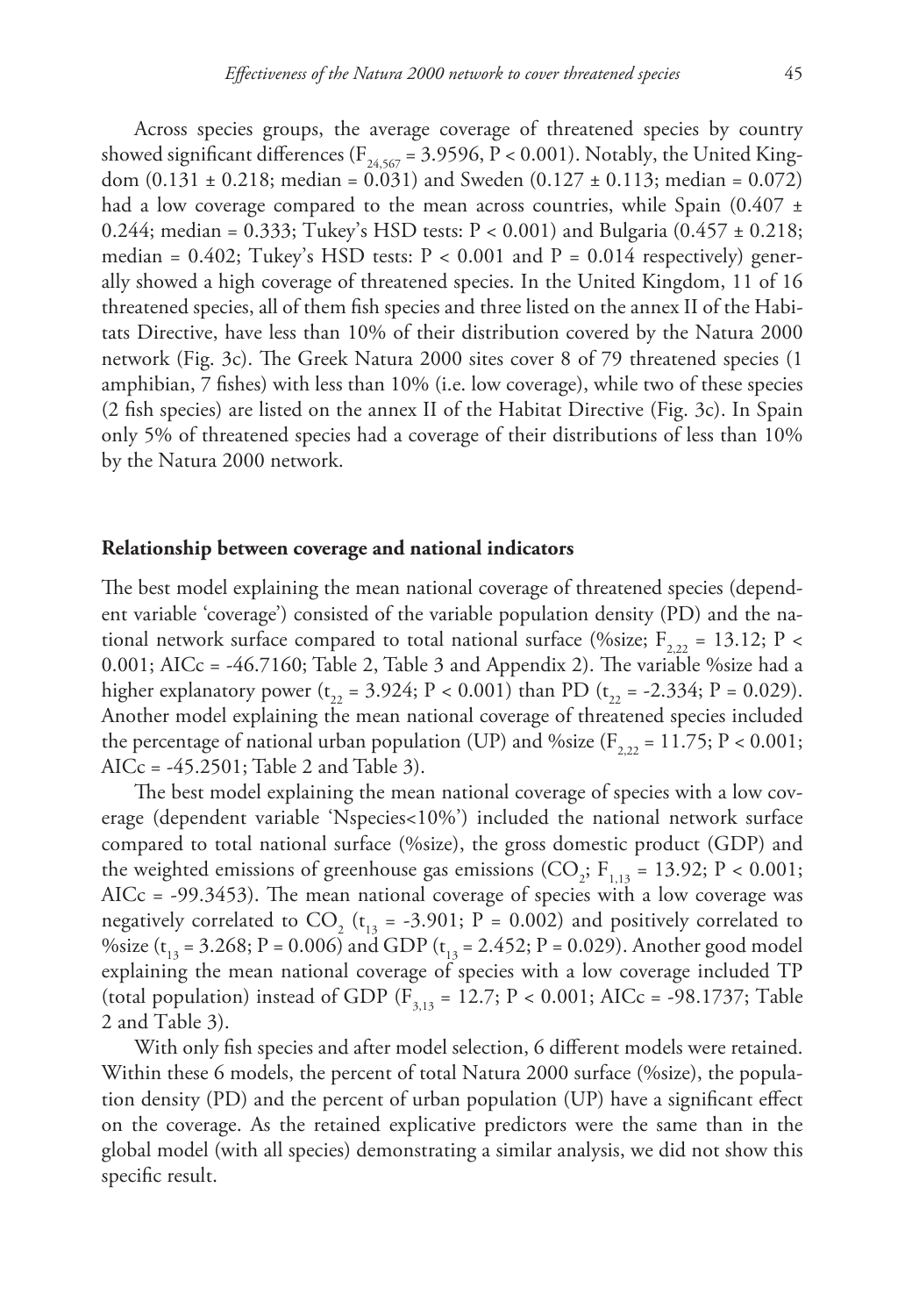**Table 2.** Results of the linear models showing the relationship between ratios of coverage and the extent national and Natura2000 indicators. Models with the dependent variable 'coverage' are models taken into account all threatened species. Models with the dependent variable 'Nspecies10%' are models taken into account only threatened species with a coverage <10%. All models with a ΔAICc < 2 are represented.

| <b>Variables</b>                        | <b>RSS</b> | $\mathbb{R}^2$ |            | $\triangle$ AICc |  |
|-----------------------------------------|------------|----------------|------------|------------------|--|
| Coverage $\sim$ %size + PD              | 0.1514     | 0.5025         | $-46.7160$ | 0.000            |  |
| Coverage $\sim$ %size + UP              | 0.1606     | 0.4725         | $-45.2501$ | 1.4659           |  |
| Nspecies $10\%$ - CO2 + GDP + $\%$ size | 0.0012     | 0.7078         | $-99.3453$ | 0.000            |  |
| Nspecies $10\%$ - CO2 + $\%$ size + TP  | 0.0012     | 0.6869         | $-98.1737$ | 1.1716           |  |

Table 3. Results of the best linear models selected by AICc values. (a) models with the independent variable 'coverage' and (b) models with the dependent variable 'Nspecies10%'.

| <b>Variables</b>                                     | <b>Estimates for variables</b> |       |       |              |                    |  |  |  |
|------------------------------------------------------|--------------------------------|-------|-------|--------------|--------------------|--|--|--|
| (a) Models with the dependent variable 'coverage'    |                                |       |       |              |                    |  |  |  |
| Model 1                                              | <b>Estimate</b>                | DF    | F     | $\mathbf{P}$ | Adj R <sup>2</sup> |  |  |  |
| Int.                                                 | $0.1465$ **                    |       |       |              | 0.5025             |  |  |  |
| %size                                                | $9.286x10-3$ ***               | 2, 22 | 13.12 | < 0.001      |                    |  |  |  |
| PD                                                   | $-1.627x10-4*$                 |       |       |              |                    |  |  |  |
| Model 2                                              | <b>Estimate</b>                | DF    | F     | $\mathbf{P}$ | Adj R <sup>2</sup> |  |  |  |
| Int.                                                 | $0.3807*$                      |       |       |              | 0.4725             |  |  |  |
| $\%$ size                                            | $0.0075*$                      | 2, 22 | 11.75 | < 0.001      |                    |  |  |  |
| UP                                                   | $-0.0033$                      |       |       |              |                    |  |  |  |
| (b) Models with the dependent variable 'Nspecies10%' |                                |       |       |              |                    |  |  |  |
| Variable                                             | <b>Estimate</b>                | DF    | F     | $\mathbf{P}$ | Adj R <sup>2</sup> |  |  |  |
| Int.                                                 | $0.0335***$                    |       | 13.92 | < 0.001      | 0.7078             |  |  |  |
| CO <sub>2</sub>                                      | $-1.0381x10-4$ **              |       |       |              |                    |  |  |  |
| GDP                                                  | $1.73x10-8$ *                  | 3, 13 |       |              |                    |  |  |  |
| %size                                                | $1.381x10-3$ **                |       |       |              |                    |  |  |  |
| Variable                                             | <b>Estimate</b>                | DF    | F     | P            | Adj R <sup>2</sup> |  |  |  |
| Int.                                                 | $0.0371$ ***                   |       |       | < 0.001      | 0.6869             |  |  |  |
| CO <sub>2</sub>                                      | $-1.384x10-4$ **               |       | 12.7  |              |                    |  |  |  |
| TP                                                   | $1.017x10-9$ *                 | 3, 13 |       |              |                    |  |  |  |
| %size                                                | $9.679x10-4*$                  |       |       |              |                    |  |  |  |

## **Discussion**

Here, we analysed the coverage of 300 threatened IUCN red listed species by the European Natura 2000 network. Our analysis showed that a large proportion of threatened species of mammals, birds and reptiles showed a high coverage  $(≥ 90%)$  by the current Natura 2000 network. Hence, the Natura 2000 network also covers species not listed in the annexes of the Nature Directives. However, our results revealed that a large proportion of threatened species, some of them even listed on the annexes of the Habitats Directive and especially fishes are currently poorly covered  $( \leq 10\%)$  by the Natura 2000 network. Factors explaining the coverage of threatened species included national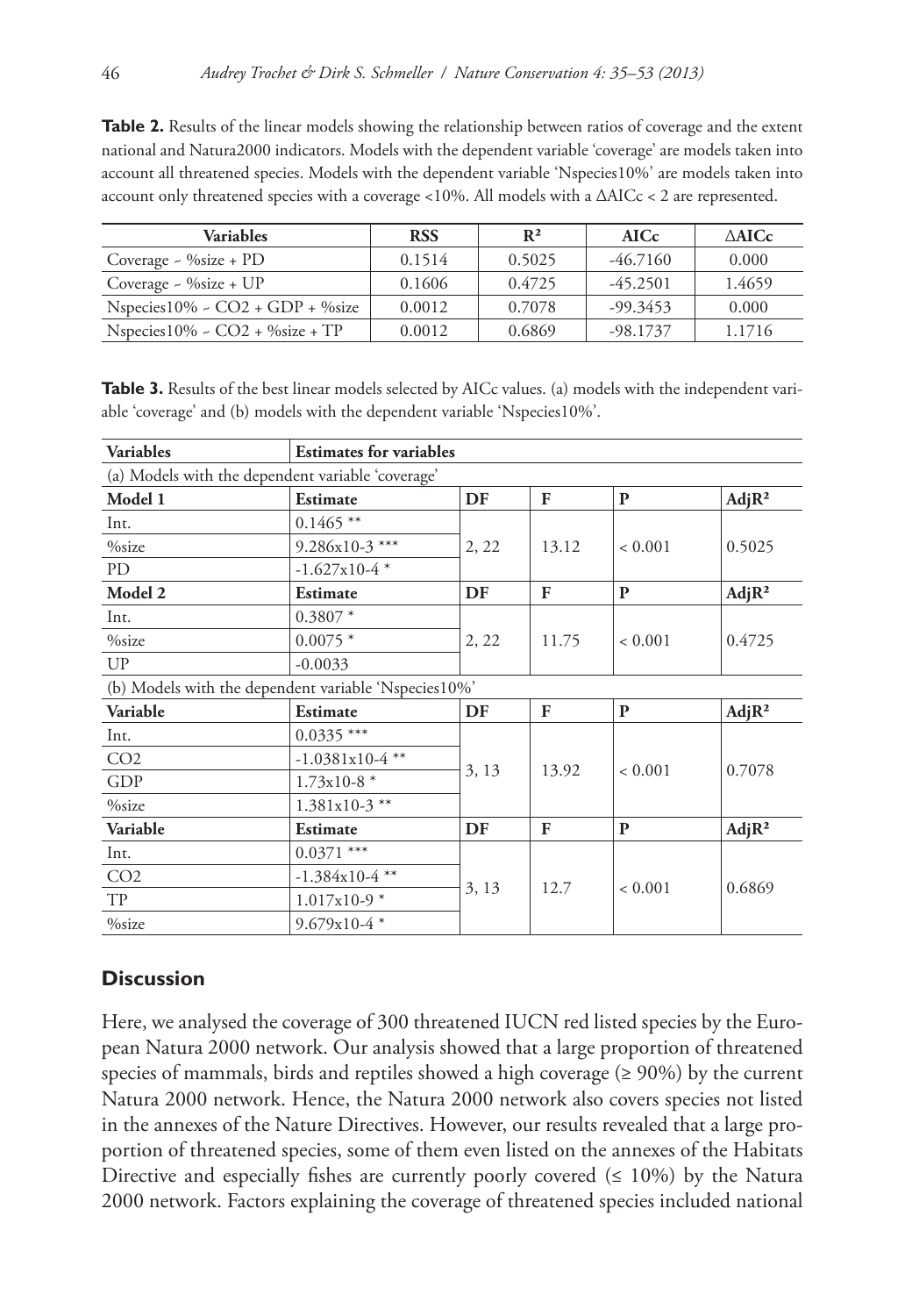network surface compared to total national surface (%size), national proportion of urban population (UP), national population density (PD), gross domestic product (GDP) and weighted emissions of greenhouse gas emissions  $({\rm CO}_2)$ .

Our analysis showed an especially low coverage of threatened fish species by the Natura 2000 network (especially in the United Kingdom). Of the 124 fish species considered, 22 species had a range coverage of less than 10% by the Natura 2000 network, despite the fact that seven are listed in the annexes (II, IV and/or V) of the Habitats Directive [in United Kingdom: *Coregonus clupeoides* (La Cepède 1803), *Coregonus pennantii* (Valenciennes 1848) and *Coregonus stigmaticus* (Regan 1908); in Austria: *Coregonus danneri* (Vogt 1908); in Greece: *Barbus euboicus* (Stephanidis 1950), *Eudontomyzon hellenicus* (Vladykov, Renaud, Kott & Economidis, 1982) and *Acipenser naccarii* (Bonaparte 1836); see Appendix 1]. Concerning amphibians, three species (*Speleomantes flavus*, *Rana latastei*, *Pelophylax epeiroticus*) are weakly covered by the Natura 2000 network, of which two are listed in annex II and annex IV of the Habitats Directive. *S. flavus* (Stefani 1969) is endemic to Sardinia (Italy). This species is also listed in Appendix II of the Bern Convention but no conservation program is known at the moment, despite a need for close monitoring of the population status of this species (Lecis et al. 2008). *R. latastei* (Boulenger 1879) has a low coverage by the Natura 2000 network, but benefits from national protection in Italy, Switzerland and Slovenia. However, generally we did not find any difference between the coverage of IUCN threatened species and species listed on the European annexes.

Our analysis also showed that the region with the best average coverage of threatened species was the Black Sea region, covering 58.7% of the distribution ranges of threatened species. Although we did not find a size effect between the mean coverage and the surface of biogeographical regions, we want to stress that the Black Sea region is the smallest European biogeographical region (9705 km²) and has only 21 threatened species (7% of all species analysed here), while the total area of all Natura 2000 sites in this region represent 71.8% of the terrestrial surface (negative relationship between the surface of biogeographical region and the proportion of Natura 2000 network per region; see EEA 2010). In addition, the Black Sea region contains a low proportion of poorly covered species (4.76%; Fig. 2c). In contrast, the Alpine region is the region with the lowest proportion of poorly covered species (1.64%, or 1 of 61 species) and also the region with the highest proportion of terrestrial surface cover by Natura sites. In contrast, the Atlantic, Boreal and Continental biogeographical regions have a high proportion of poorly covered species (31.48%, 26.67% and 14.71% respectively; Fig. 2c). Our analysis suggests that the difference between biogeographical regions with good coverage and the ones with poor coverage could be resulting from industrial occupation, with industrial areas invoking difficulties for Natura 2000 site establishment. Moreover, in these large biogeographical regions, the increase in urbanisation and tourism development have generated fragmentation and habitat loss (especially in the Mediterranean region; EEA 2010). Further, our analysis on the national scale showed that the mean coverage of the species with a Natura 2000 coverage of less than 10% and an overall low national mean coverage of all species was largely explained by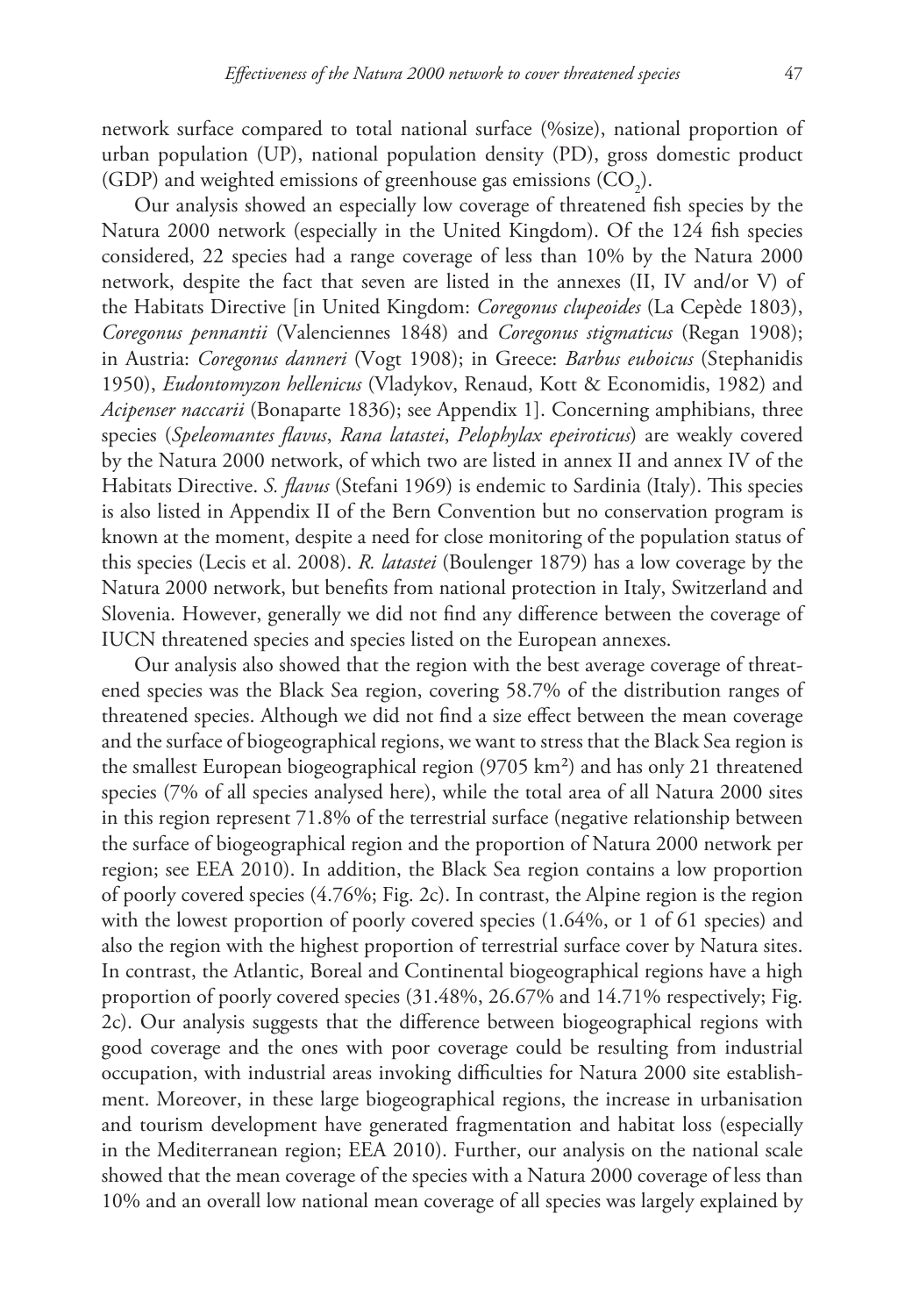a high population density and a low Natura 2000 surface. That result suggests that the establishment of new sites within urbanized countries was difficult and an adaptation of the site designation process and conservation policy might be needed in the future.

Globally, our analysis confirmed that the Natura 2000 network, despite the huge efforts of the EU Member States, may have shortcomings in protecting some of the threatened species, also suggested by earlier studies on national (Dimitrakopoulos et al. 2004, Maiorano et al. 2007) and European scales (Jantke et al. 2011). Based on a gap analysis using modelling tools for conservation planning, Jantke et al. (2011) recommended significantly increasing the Natura 2000 area to achieve complete coverage of all considered species. Instead, we recommend to increase the number of Natura 2000 sites, because we also tested that an increasing of Natura 2000 site's surface did not significantly increased the coverage of threatened species, even with an increasing of 10% of surface (data not shown). For the Greek island of Crete, the network was characterised as an inadequate protection for endangered species (Dimitrakopoulos et al. 2004). In addition, Maiorano et al. (2007) have shown that despite significant efforts in establishing new sites and an annual expansion of the Italian network, some areas with high species richness currently have no coverage. These areas contain endemic and rare species with limited distribution ranges. The same authors outlined that objectives and measures proposed for site designation were clearly insufficient to safeguard the many species and habitats present within the network. This was further supported by the European Commission assessment (European Commission 2007) that 16.4% of the 712 annex II species were not represented at all in Natura 2000 sites. However, despite implementation problems, conservation programs such as Natura 2000 do bring measurable benefits to wildlife (Donald et al. 2007).

#### **Recommendations and perspectives**

In order to improve the management of Natura 2000 sites (with a high efficiency), a common and standardized management of the Natura 2000 network with a uniform framework among member states needs to be established. Natura 2000 sites should be under continuous observation and evaluation, to determine their importance for the conservation of biodiversity in a biogeographical region, either using site selection algorithms as implemented in the programs ZONATION (Moilanen et al. 2005) or MARXAN (Watts et al. 2009) or by determining the international importance of the sites for the global survival of a species (Schmeller et al. 2008a, b). Such an approach would improve efficiency and create importance categories for each Natura 2000 site, as well as providing a basis on which to determine appropriate resource allocation. These approaches will help with the selection process, and may decrease the impact of the political agenda, as currently observed (Mathevet and Mauchamp 2005). We further recommend developing public awareness and participation to increase the ecological conscience (Stoll-Kleemann et al. 2010). The involvement of local people in conservation strategies has been shown to be highly efficient (e.g. Schmeller et al. 2012). For example, in the United States, bird protection has been recently modified and improved by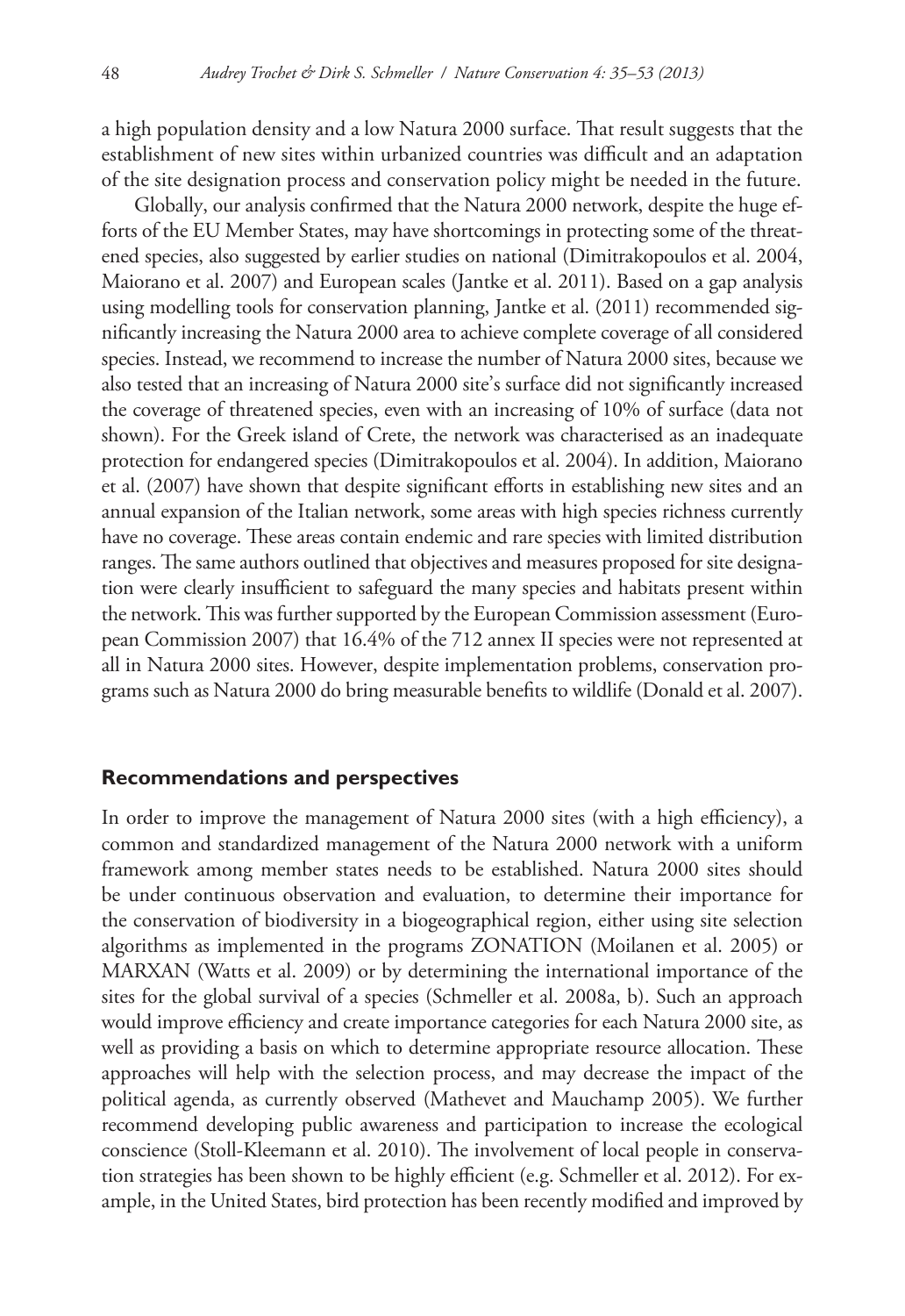crediting landowners who have adapted their land to migratory and threatened species (recovery credit trading), and by establishing a Farm Bill, a law encouraging farmers and ranchers to protect important habitats through the Conservation Reserve Program (U.S. Department of Agriculture, Farm Service Agency 1997). Our recommendations should increase the efficiency of Natura 2000 network by avoiding the establishment of ineffective sites (with a low number of protected species), as observed in several member states with a high Natura 2000 surface coverage but with a low number of protected species.

## **Acknowledgements**

This publication is a contribution from the project SCALES: Securing the Conservation of biodiversity across Administrative Levels and spatial, temporal, and Ecological Scales, funded under the European Union's Framework Program 7 (grant 226852; [www.scales-project.net;](www.scales-project.net) Henle et al. 2010).

## **References**

- Adobe Systems Incorporated (2003) Adobe Photoshop CS version 8.0. San Jose, California (USA).
- Alagador D, Martins MJ, Cerdeira JO, Cabeza M, Araújo MB (2011) A probabilistic-based approach to match species with reserves when data are at different resolutions. Biological Conservation 144: 811–820. [doi: 10.1016/j.biocon.2010.11.011](http://dx.doi.org/10.1016/j.biocon.2010.11.011)
- Alphandéry P, Fortier A (2001) Can a Territorial Policy be Based on Science Alone? The System for Creating the Natura2000 Network in France. Sociologia Ruralis 41: 311–328. [doi:](http://dx.doi.org/10.1111/1467-9523.00185) [10.1111/1467-9523.00185](http://dx.doi.org/10.1111/1467-9523.00185)
- Anderson DR, Burnham KP, White GC (1994) AIC model selection in overdispersed capturerecapture data. Ecology 75: 1780–1793. [doi: 10.2307/1939637](http://dx.doi.org/10.2307/1939637)
- Apostolopoulou E, Pantis JD (2009) Conceptual gaps in the national strategy for the implementation of the European Natura2000 conservation policy in Greece. Biological conservation 142(1): 221–237. [doi: 10.1016/j.biocon.2008.10.021](http://dx.doi.org/10.1016/j.biocon.2008.10.021)
- Araújo MB (2004) Matching species with reserves uncertainties from using data at different resolutions. Biological Conservation 118: 533–538. [doi: 10.1016/j.biocon.2003.10.006](http://dx.doi.org/10.1016/j.biocon.2003.10.006)
- Balmford A, Bennun L, ten Brink B, Cooper D, Cote I M, Crane P, Dobson A, Dudley N, Dutton I, Green RE, Gregory RD, Harrison J, Kennedy E T, Kremen C, Leader-Williams N, Lovejoy TE, Mace G, May R, Mayaux P, Morling P, Phillips J, Redford K, Ricketts TH, Rodriguez JP, Sanjayan M, Schei PJ, van Jaarsveld AS, Walther BA (2005) The convention on biological diversity's 2010 target. Science 307: 212–213. [doi: 10.1126/science.1106281](http://dx.doi.org/10.1126/science.1106281)
- Björkell S (2008) Resistance to top-down conservation policy and the search for new participatory models. The case of Bergö-Malax' Outer Archipelago in Finland. In: Keulartz J, Leistra G (Eds.) European Nature Conservation Policy: Case Studies in Multilevel Governance. Springer, Heidelberg, pp. 109e126.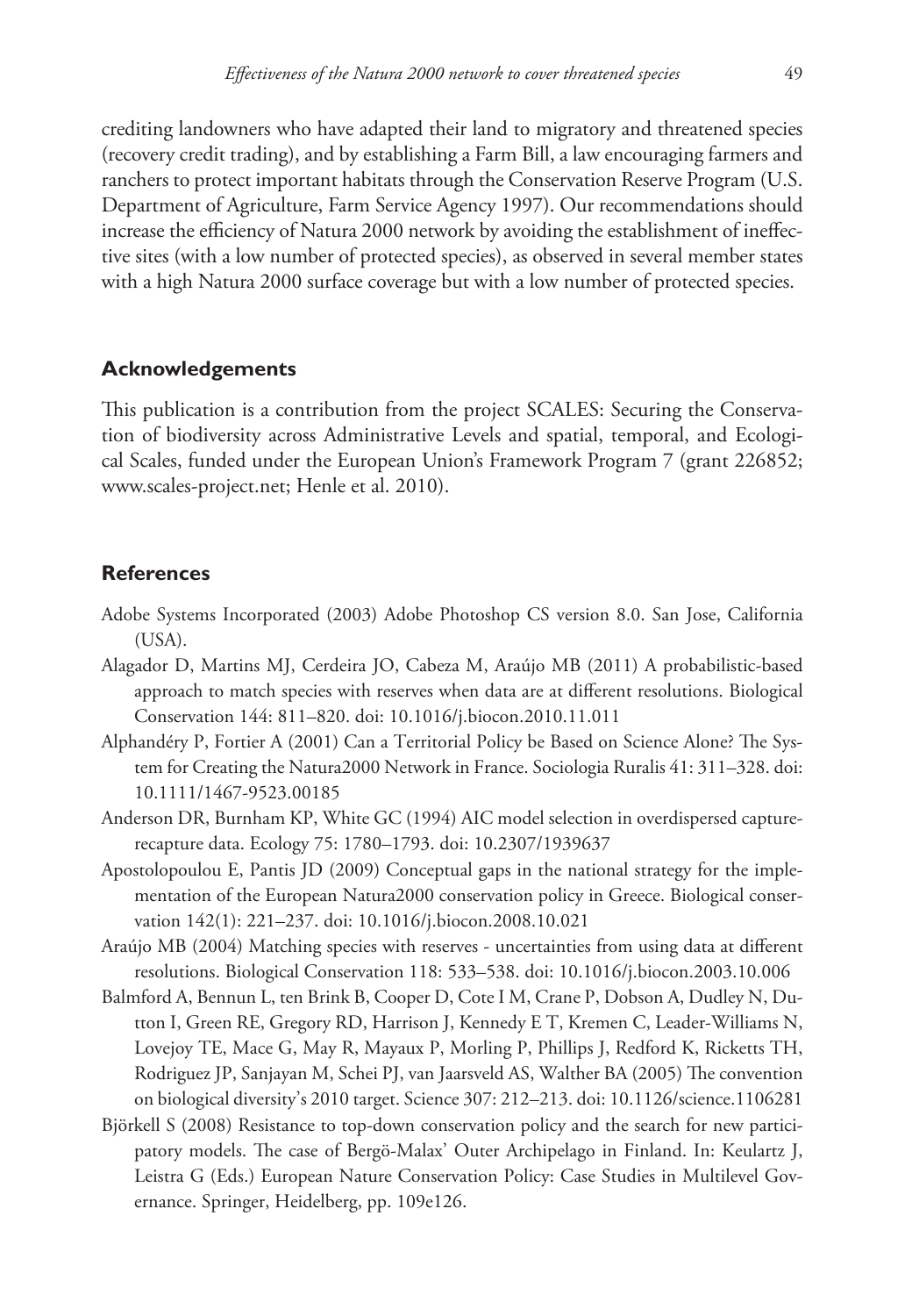- Bryan S (2012) Contested boundaries, contested places: The Natura2000 network in Ireland Journal of Rural Studies 28: 80e94. Dimitrakopoulos PG, Memtsas S, Troumbis AY (2004) Questioning the effectiveness of the Natura2000 Special Areas of Conservation strategy: the case of Crete. Global Ecology and Biogeography 13: 199–207. [doi: 10.1111/j.1466-822X.2004.00086.x](http://dx.doi.org/10.1111/j.1466-822X.2004.00086.x)
- Directorate-General Environment, European Commission DG Environment (2010) Nature Newsletter Natura2000 N. 28. European Commission Nature and Biodiversity Newsletter, Ecosystems LTD, Brussels, 16pp.
- Directorate-General Environment, European Commission DG Environment (2002) Commission Working Document on Natura2000. Commission of the European Communities, Brussels, 14pp.
- Directorate-General Environment, European Commission DG Environment (1992) Council Directive 92/43/EEC of 21 May 1992 on the conservation of natural habitats and of wild fauna and flora. Official Journal N. L206, 22/07/1992, 52 pp*.*
- Directorate-General Environment, European Commission DG Environment (1979) Council Directive 79/409/EEC of 2 April 1979 on the conservation of wild birds**.** Official Journal N. L103, 25/04/1979*,* 25 pp.
- Donald PF, Sanderson FJ, Burfield IJ, Bierman SM, Gregory RD, Waliczky Z (2007) International Conservation Policy Delivers Benefits for Birds in Europe. Science 317: 810–813. [doi: 10.1126/science.1146002](http://dx.doi.org/10.1126/science.1146002)
- European Commission (2007) EuMon EU-wide monitoring methods and systems of surveillance for species and habitats of Community interest D14: List of information gaps in existing monitoring programs for potential conservation network sites. Contributors (in alphabetical order): Bauch B, Gruber B, Henle K, Schmeller DS.
- European Commission (2010) EU Biodiversity Action Plan: 2010 Assessment. Luxembourg: Publications Office of the European Union, 36pp.
- European Commission (2012) Available from [http://ec.europa.eu/](http://ec.europa.eu)
- European Environment Agency EEA (2008) Greenhouse gas emission trends and projections in Europe: Tracking progress towards Kyoto targets. EEA Report Luxembourg, 5, 178 pp.
- European Environment Agency EEA (2010) Available from<http://www.eea.europa.eu>/ European Environment Information and Observation Network - EIONET (2009) Available
	- from [http://biodiversity.eionet.europa.eu/](http://biodiversity.eionet.europa.eu)
- European Topic Centre on Biological Diversity ETC/BD (2008) Habitats Directive Article 17 Report (2001–2006) - Data completeness, quality and coherence. Paris, France.
- Evans D (2005) Natura2000: completing the EU's network of sites to conserve flora and fauna. PlantTalk 39: 22–27.
- Gruber B, Evans D, Henle K, Bauch B, Schmeller D, Dziock F, Henry PY, Lengyel S, Margules C, Dormann C (2012) "Mind the gap!" – How well does Natura 2000 cover species of European interest?. Nature Conservation 3: 45–62. [doi: 10.3897/natureconservation.3.3732](http://dx.doi.org/10.3897/natureconservation.3.3732)
- Henle K, Kunin WE, Schweiger O, Schmeller DS, Grobelnik V, Matsinos Y, Pantis J, Penev L, Potts SG, Ring I, Similä J, Tzanopoulos J, van den Hove S, Baguette M, Clobert J, Excoffier L, Framstad E, Grodinska-Jurczak M, Lengyel S, Marty P, Moilanen A, Porcher E, Storch D, Steffan-Dewenter I, Sykes MT, Zobel M, Settele J (2010) Securing the conservation of bio-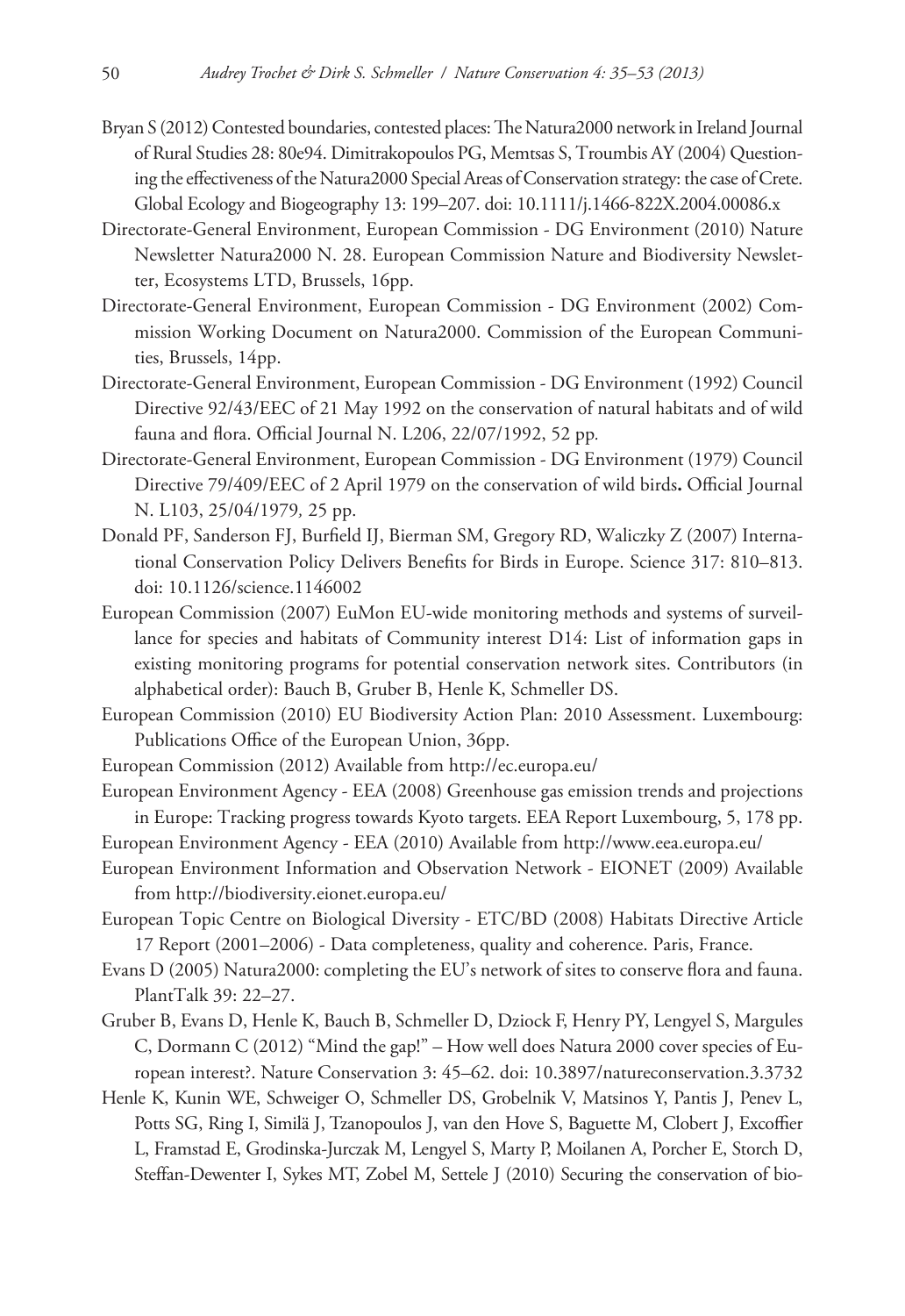diversity across administrative levels and spatial, temporal, and ecological scales. GAIA 19/3: 187–193.

- Hiedanpää J (2002) European-wide conservation versus local well-being: the reception of the Natura 2000 Reserve Network in Karvia, SW-Finland. Landscape and Urban Planning 61: 113e123.
- International Union for Conservation of Nature IUCN (2001) IUCN Red List Categories and Criteria: Version 3.1. IUCN Species Survival Commission. IUCN, Gland, Switzerland and Cambridge, UK. ii + 30 pp.
- International Union for Conservation of Nature IUCN (2007) IUCN Red list of threatened animals. Available from <http://www.iucnredlist.org>/.
- Jackson ALR (2011) Renewable energy vs. biodiversity: Policy conflicts and the future of nature conservation. Global Environmental Change 21: 1195–1208. [doi: 10.1016/j.gloen](http://dx.doi.org/10.1016/j.gloenvcha.2011.07.001)[vcha.2011.07.001](http://dx.doi.org/10.1016/j.gloenvcha.2011.07.001)
- Jantke K, Schleupner C, Schneider UA (2011) Gap analysis of European wetland species: priority regions for expanding the Natura2000 network. Biodiversity Conservation 20: 581–605. [doi: 10.1007/s10531-010-9968-9](http://dx.doi.org/10.1007/s10531-010-9968-9)
- Julien B, Lammertz M, Barbier J-M, Jen S, Ballesteros M, de Bovis C (2000) *VO*icing *I*nterests and *C*onc*E*rns: NATURA 2000: An ecological network in conflict with people Forest Policy and Economics 1: 357–366. [doi: 10.1016/S1389-9341\(00\)0003](http://dx.doi.org/10.1016/S1389-9341(00)00031-9)1-9
- Keulartz J (2009) European Nature Conservation and Restoration Policy—Problems and Perspectives. Restoration Ecology 17(4): 446–450. [doi: 10.1111/j.1526-100X.2009.00566.x](http://dx.doi.org/10.1111/j.1526-100X.2009.00566.x)
- Lecis R, Andreone F, Edgar P, Corti C, Sindaco R, Romano A (2008) *Speleomantes flavus*. In: IUCN 2010. IUCN Red List of Threatened Species. Version 2010.3.<www.iucnredlist.org> [accessed on 28 September 2010]
- Ledoux L, Crooks S, Jordan A, Turner RK (2000) Implementing EU biodiversity policy: UK experiences. Land Use Policy 17(4): 257–268. [doi: 10.1016/S0264-8377\(00\)0003](http://dx.doi.org/10.1016/S0264-8377(00)00031-4)1-4
- Maiorano L, Falcucci A, Garton EO, Boitani L (2007) Contribution of the Natura2000 network to biodiversity conservation in Italy. Conservation Biology 21: 1433–1444. [doi:](http://dx.doi.org/10.1111/j.1523-1739.2007.00831) [10.1111/j.1523-1739.2007.00831.x](http://dx.doi.org/10.1111/j.1523-1739.2007.00831)
- Martínez-Hernández F, Pérez-García FJ, Garrido-Becerra JA, Mendoza-Fernández AJ, Medina- Cazorla JM, Martínez-Nieto MI, Calvente MEM, Poveda JFM (2011) The distribution of Iberian gypsophilous flora as a criterion for conservation policy. Biodiversity and Conservation 20: 1353–1364. [doi: 10.1007/s10531-011-0031-2](http://dx.doi.org/10.1007/s10531-011-0031-2)
- Mathevet R, Mauchamp A (2005) Evidence-based conservation: dealing with social issues. Trends in Ecology and Evolution 20: 422–423. [doi: 10.1016/j.tree.2005.05.012](http://dx.doi.org/10.1016/j.tree.2005.05.012)
- Mischi J (2009) Contested Rural Activities: Environmental Protection and Bird Hunting in the French countryside. Paper presented at The XXIII ESRS Congresse Vaasa, Finland 17e21 August 2009. Re-inventing the rural e between the social and the natural. Working Group 1.4.
- Moilanen A, Franco AMA, Early R, Fox R, Wintle B, Thomas CD (2005) Prioritising multiple use landscapes for conservation: methods for large multi species planning problems. Proceedings of the Royal Society B: Biological Sciences 272: 1885–1891. [doi: 10.1098/rspb.2005.3164](http://dx.doi.org/10.1098/rspb.2005.3164)
- Opermanis O, Račinskis E, Auniņš A (2008) EU Birds Directive Annex I vs national bird protection interests: legislative impact on bird conservation in Latvia. In: Opermanis O,Whitelaw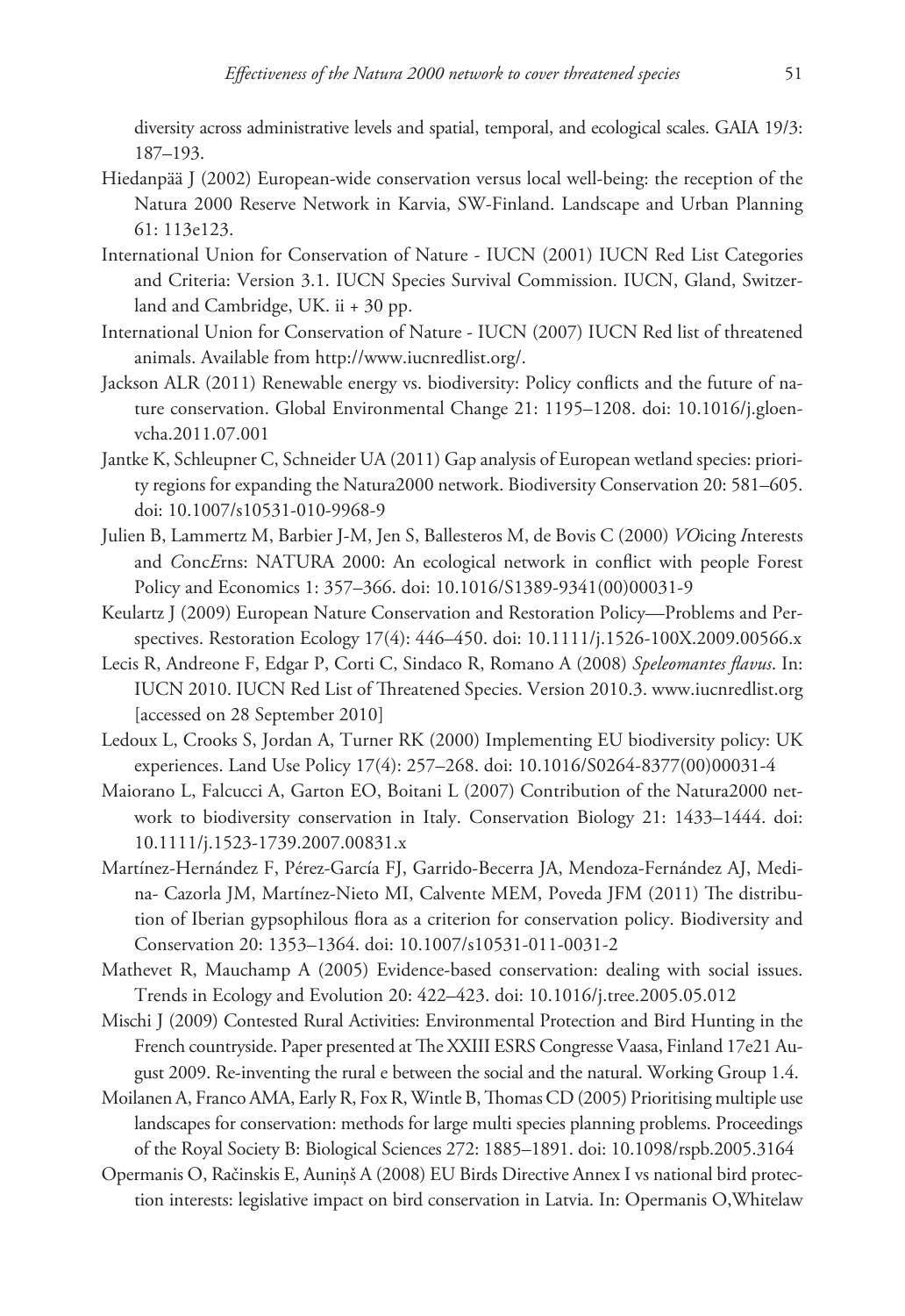G (Eds) Economic, Social and Cultural Aspects in Biodiversity Conservation. Academic Press of the University of Latvia, Riga, 45–58.<http://www.va.lv/files/biodiversity-opermanis.pdf>

- Pinton F (2001) Conservation of biodiversity as a European directive: the challenge for France. Sociologia Ruralis 41 (3): 329e342.
- R Development Core Team (2008) R: a language and environment for statistical computing. R foundation for statistical computing. Vienna. Available from [http://www.R-project.org.](http://www.R-project.org)
- Rodríguez JP, Ashenfelter G, Rojas-Suárez F, Fernández JJG, Suárez L, Dobson AP (2000) Local data are vital to worldwide conservation. Nature 403: 241. [doi: 10.1038/35002183](http://dx.doi.org/10.1038/35002183)
- Rosati L, Marignani M, Blasi C (2008) A gap analysis comparing Natura 2000 vs National Protected Area Network with potential natural vegetation. Community Ecology 9 : 147–154. [doi: 10.1556/ComEc.9.2008.2.3](http://dx.doi.org/10.1556/ComEc.9.2008.2.3)
- Schmeller DS, Gruber B, Bauch B, Lanno K, Budrys E, Babij V, Juskaitis R, Sammul M, Varga Z, Henle K (2008a) Determination of national conservation responsibilities for species conservation in regions with multiple political jurisdictions. Biodiversity and Conservation 17: 3607–3622. [doi: 10.1007/s10531-008-9439-8](http://dx.doi.org/10.1007/s10531-008-9439-8)
- Schmeller DS, Gruber B, Budrys E, Framsted E, Lengyel S, Henle K (2008b) National responsibilities in European species conservation: A methodological review. Conservation Biology 22: 593–601. [doi: 10.1111/j.1523-1739.2008.00961.x](http://dx.doi.org/10.1111/j.1523-1739.2008.00961.x)
- Schmeller DS, Henry P-Y, Julliard R, Clobert J, Gruber B, Dziock F, Lengyel S, Nowicki P, Déri E, Budrys E, Kull T, Tali K, Bauch B, Settele J, van Swaay C, Kobler A, Babij V, Papastergiadou E, Henle K (2009) Advantages of volunteer-based biodiversity monitoring in Europe. Conservation Biology 23: 307–316. [doi: 10.1111/j.1523-1739.2008.01125.x](http://dx.doi.org/10.1111/j.1523-1739.2008.01125.x)
- Schmeller DS, Henle K, Loyau A, Besnard A, Henry P-Y (2012) Bird-monitoring in Europe a first overview of practices, motivations and aims. Nature Conservation 2: 41–57.
- Stoll-Kleeman S (2001a) Opposition to the designation of protected areas in Germany. Journal of Environmental Planning and Management 44: 111e130.
- Stoll-Kleeman S (2001b) Reconciling opposition to protected areas management in Europe: the German experience. Environment 43 (5): 32e43.
- Stoll-Kleemann S, de la Vega-Leinert AC, Schultz L (2010) The role of community participation in the effectiveness of UNESCO Biosphere Reserve management: evidence and reflections from two parallel global surveys. Environmental Conservation 37: 227–238. [doi:](http://dx.doi.org/10.1017/S037689291000038X) [10.1017/S037689291000038X](http://dx.doi.org/10.1017/S037689291000038X)
- U.S. Department of Agriculture, Farm Service Agency (1997) Conservation Reserve Program - 15th Signup. USDA, Farm Service Agency.
- United Nations Development Programme UNDP (2006) Global Human Development Reports: Human Development. Available from [http://hdr.undp.org.](http://hdr.undp.org) 392 pp.
- Vié J-C, Hilton-Taylor C, Pollock C, Ragle J, Smart J, Stuart S, Tong R (2008) The IUCN RedList: A key conservation tool. In: Vié J-C, Hilton-Taylor C, Stuart SN (Eds) The 2008 Review of The IUCN Red List of Threatened Species. IUCN Gland, Switzerland, 16 pp.
- Watts ME, Ball IR, Stewart RR, Klein CJ, Wilson K, Steinback C, Lourival R, Kircher L, Possingham HP (2009) Marxan with Zones: software for optimal conservation based landand sea-use zoning, Environmental Modelling & Software 24: 1513–1521. [doi: 10.1016/j.](http://dx.doi.org/10.1016/j.envsoft.2009.06.005) [envsoft.2009.06.005](http://dx.doi.org/10.1016/j.envsoft.2009.06.005)